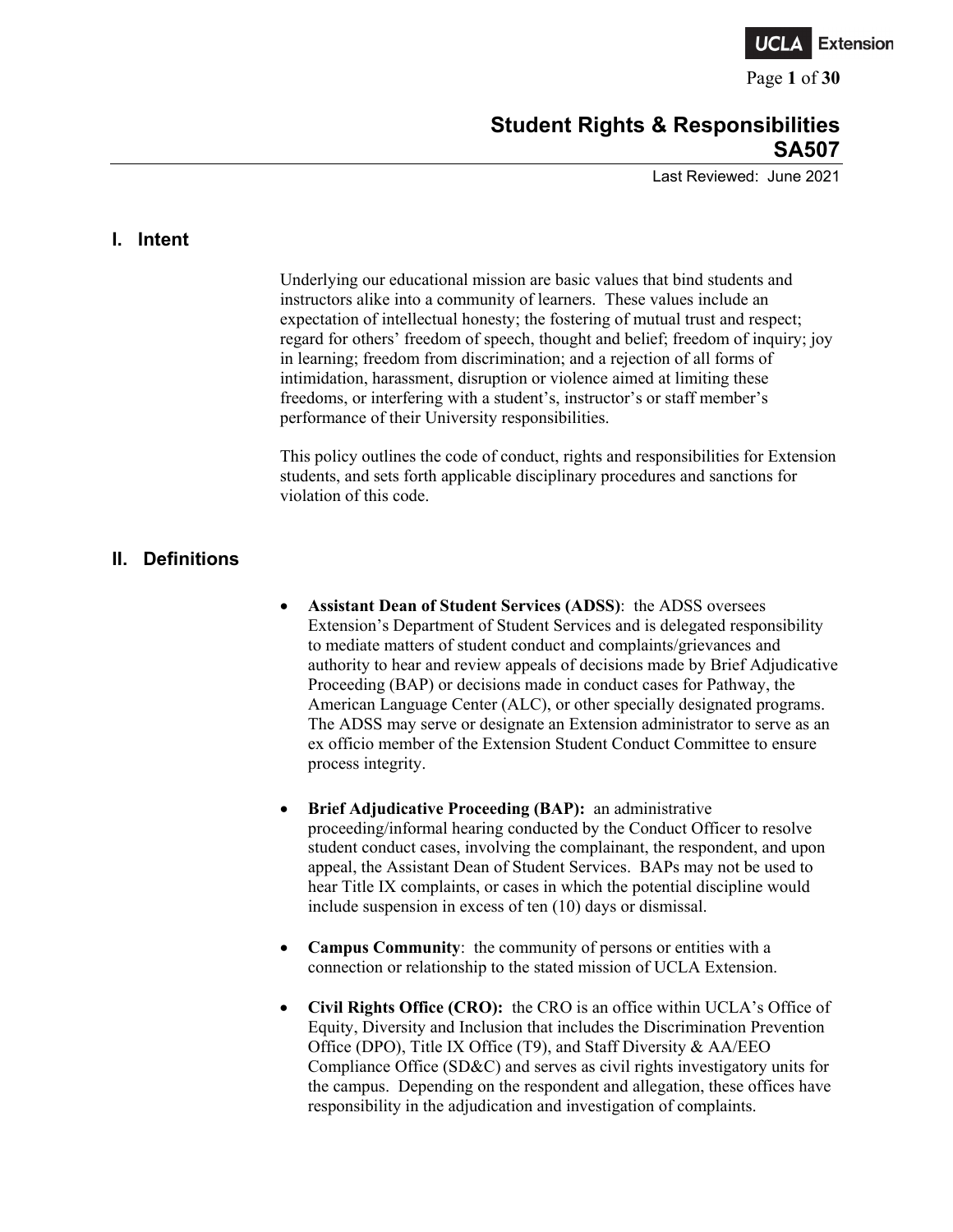

- **Complainant**: any person, including UCLA Extension students, staff, instructors or affiliated individuals, who submits a complaint reporting an incident of concern, or alleging prohibited conduct, or a policy violation.
- **Complaint:** an oral or written report that accuses or alleges an inappropriate action or violation of the conduct code, policy or law, and for which an informal or formal process will resolve the matter.
- **Conduct Officer (CO)**: the Student Rights & Responsibilities Manager, or other designated Extension administrator who is responsible for implementing and enforcing this policy *SA507 Student Rights & Responsibilities* (SRR) and related procedures, reviewing and investigating allegations of student misconduct, conducting a BAP to resolve conduct cases, and referring cases to the Extension Student Conduct Committee for formal hearing/resolution as needed.
- **Dean**: the Dean of Continuing Education & UCLA Extension (as distinct from the UCLA Dean of Students) who is delegated authority to establish policy for Extension students, and may hear appeals of decisions made by the Assistant Dean Student Services under the provisions outlined below in section J.
- **Days**: University business days, not including Saturdays, Sundays, or days on which the campus is closed.
- **Extension Student Conduct Committee (ESCC)**: an Extension committee responsible for hearing and adjudicating student disciplinary cases in a formal resolution process. The ESCC must have a **minimum** of 3 members present from the pool, to constitute a quorum and preside over a formal conduct hearing.

The pool for the ESCC, and from which members will be selected for student conduct hearings, will be composed of at least: three (3) certificate program or alumni students and six (6) staff members across academic and administrative areas, appointed by the Dean, to serve two year terms which may be renewed depending on interest. A designated Extension administrator will serve as an ex officio to ensure integrity of the conduct hearing and advise on process as necessary. The ADSS may serve or designate an Extension administrator to serve in this ex officio capacity. The Dean, or designee, may elect to appoint additional or alternate members, depending on the need and availability of staff and students, so there is an active pool of committee members.

• **FERPA**: the federal *Family Educational Rights and Privacy Act,* [20 U.S.C.](https://www.google.com/search?sxsrf=ALeKk03PHs_5QdnFE9ueenQENydXF9_pNA:1603749863619&q=20+U.S.C.&stick=H4sIAAAAAAAAAONgVuLSz9U3MLIwMzMsWMTKaWSgEKoXrOesBwBOkPs9GgAAAA&sa=X&ved=2ahUKEwiQtrfnodPsAhUJuZ4KHVKZD0AQmxMoATAgegQIIBAD) § 1232g; 34 CFR Pt. 99*.* defines the terms and conditions under which UCLA protects and discloses information contained in students' educational records.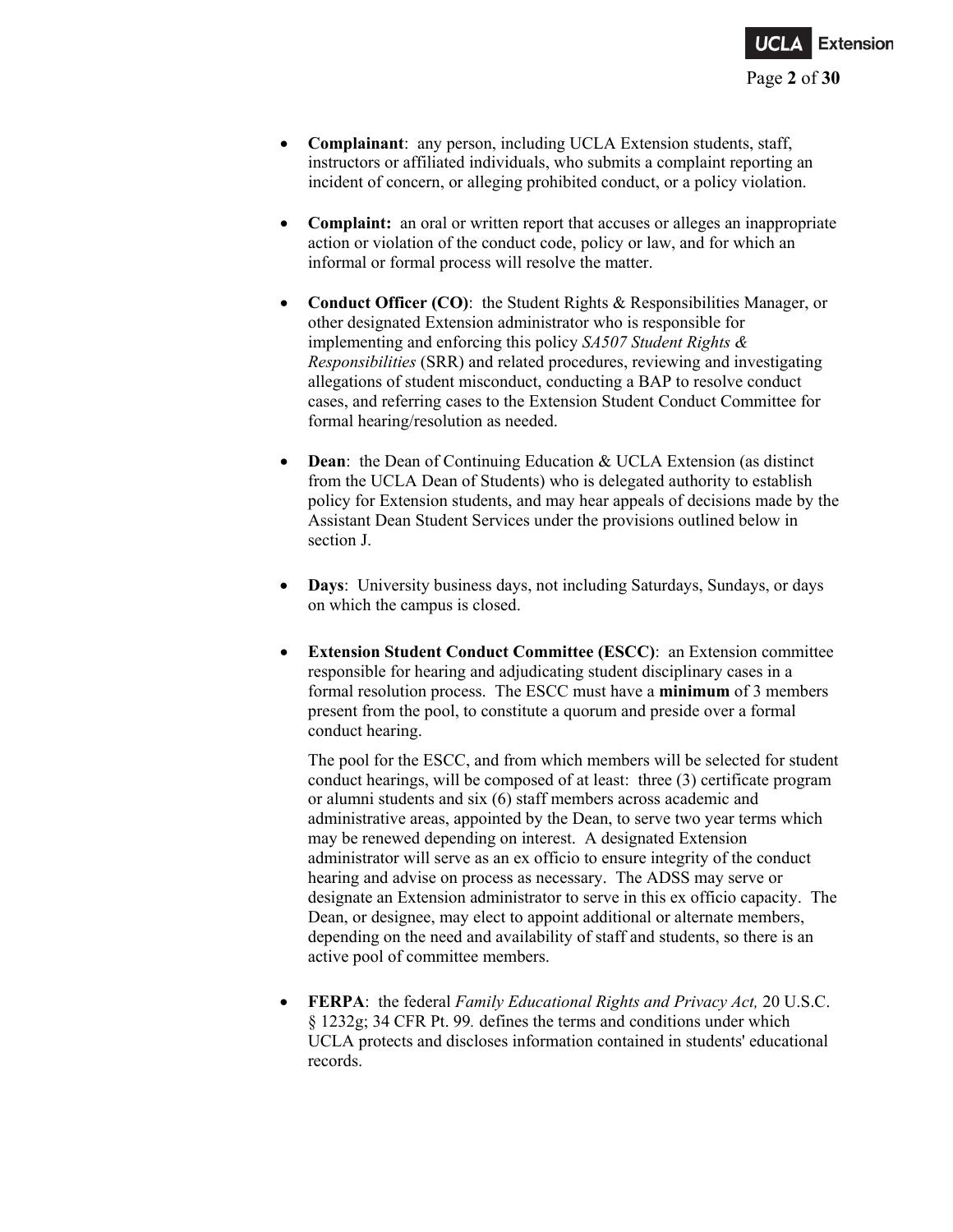

- **Grievance:** a claim of harm caused by violation of policy or law that becomes a formal charge when a dispute cannot be resolved at an initial level by an informal process.
- **Guest**: any person who is not a member of the Campus Community, who is on University property (owned or leased), or who is participating in an Extension or campus program or activity at the invitation of a member of the Campus Community.
- **Incident Reporting Form (IRF)**: the official form to report and log incidents of concern and complaints; this form may be utilized by Extension students, instructors, academic and administrative staff, and community members.
- **Preponderance of Evidence**: an evidentiary standard of proof in which the totality of the evidence demonstrates that it is *more likely than not* that the alleged action or conduct occurred.
- **Program Director/Continuing Educator**: a PD/CE is an academic employee who develops and manages academic courses and program curriculum for UCLA Extension. PDs/CEs work with a team of program managers/representatives and are responsible for the academic administration of courses, instructors, and students.
- **Proscribed Behavior:** a non-exhaustive list of conduct that is prohibited by UCLA and UCLA Extension behavior as set forth in the conduct code.
- **Reporting Party**: under the *Sexual Violence and Sexual Harassment* policy, the Reporting Party may differ from the Complainant, who is the alleged victim. Regardless of who the Reporting Party is, all rights and responsibilities under the SVSH policy are vested in the Complainant.
- **Respondent**: the person or people against whom a complaint or grievance is made, or the person accused of prohibited conduct or policy violation.
- **Service**: the process by which a document is officially delivered to a party. Service is deemed complete upon hand delivery of the document, or upon the date the document is received at the electronic or physical address most recently provided by the student to Extension's Registrar.
- **SVSH / Title IX Policy and Adjudication Framework**: the *Sexual Violence and Sexual Harassment* (SVSH) policy and related *Sexual Violence and Sexual Harassment Student Adjudication Framework* (PACAOS - Appendix E) codifies the University's responsibilities related to sexual violence, sexual harassment, retaliation, and other prohibited behavior as defined in this policy in order to ensure an equitable and inclusive education and employment environment.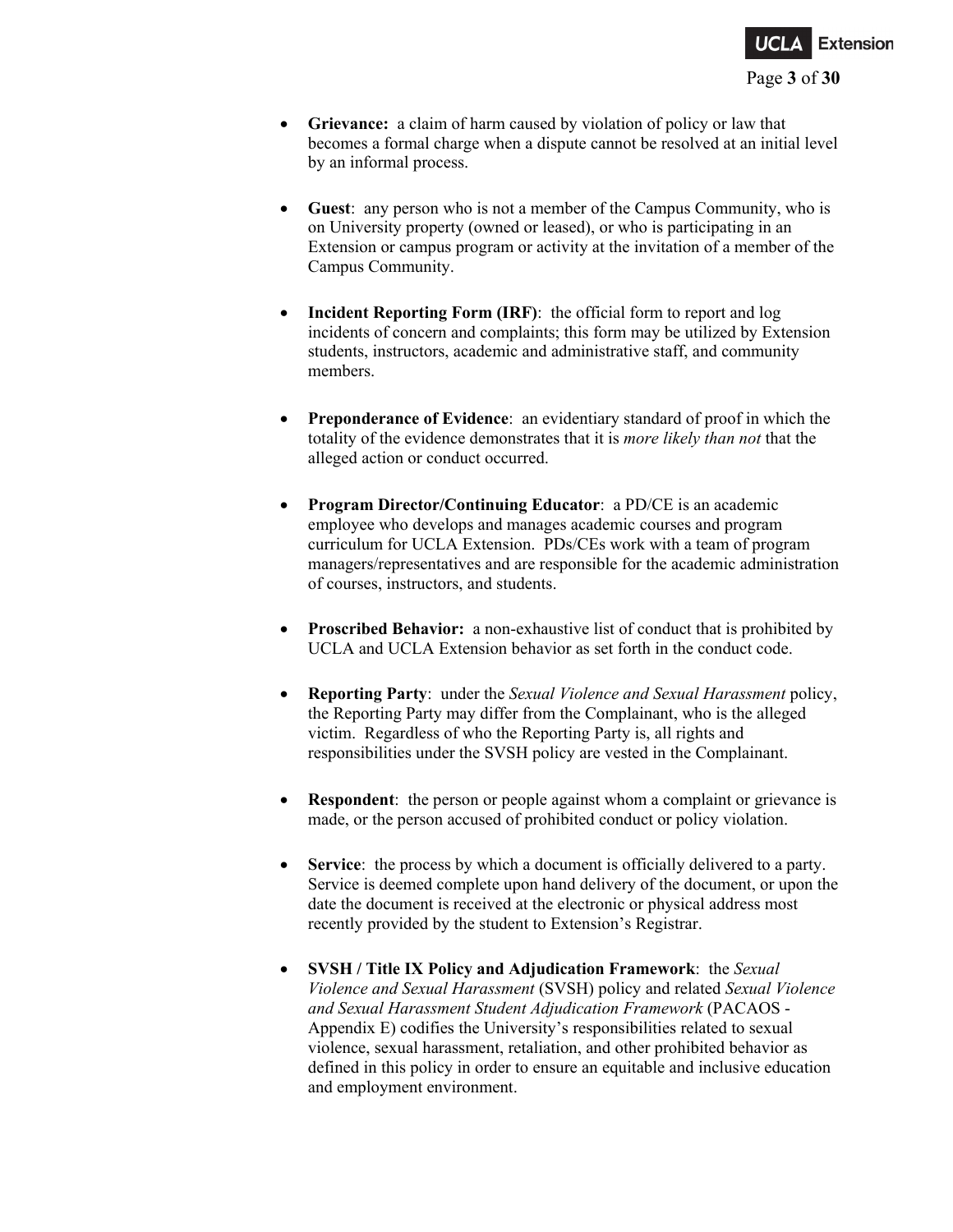

- **Student**: a person for whom UCLA Extension maintains student records and who has enrolled in a course or a program curriculum offered by UCLA Extension.
- **SA507 Student Rights & Responsibilities (SRR)**: UCLA Extension policy, in accord with systemwide and campus policy, which outlines rights, responsibilities, and the conduct code for Extension students.
- **Student Services (SS)**: a department within UCLA Extension responsible for student administrative services related to enrollment/registration, cashiering, student records, career and alumni services, disability services, financial aid, and student rights/responsibilities.
- **Student Rights & Responsibilities Center (SRRC)**: a unit within UCLA Extension's Department of Student Services, including the Office of Disability Services (ODS), who is responsible for the administration and management of the student conduct code, disability services, and ADA/504 compliance; administration of related training; and mediation and coordination for student complaint resolution.
- **Support Person**: any person accompanying a student during any stage of the investigation and resolution process whose role is to provide support and guidance to a complainant or respondent. A support person may be an advocate, attorney, friend, or parent, as long as they are not otherwise a party or witness in the investigation. A support person must sign a confidentiality agreement and the student must sign a waiver allowing the support person to participate in the conduct resolution process or to receive information about the student. Extension staff may not communicate with a support person who has not signed the confidentiality agreement or for whom the student has not signed a waiver.

A support person's role is only to provide support. The support person may be present but is not permitted to speak or otherwise participate in meetings or proceedings that are part of the investigation and resolution process and may not in any manner disrupt any such meeting or proceeding. Proceedings will not be delayed in order to accommodate a support person's ability to attend. A support person may be required, as a condition of participation, to protect the confidentiality of the matter.

• **Witness**: a person who is providing information in regard to a conduct case, either in person, by video, audio, or other forms of electronic communication, or through a written statement prepared for the purposes of the hearing.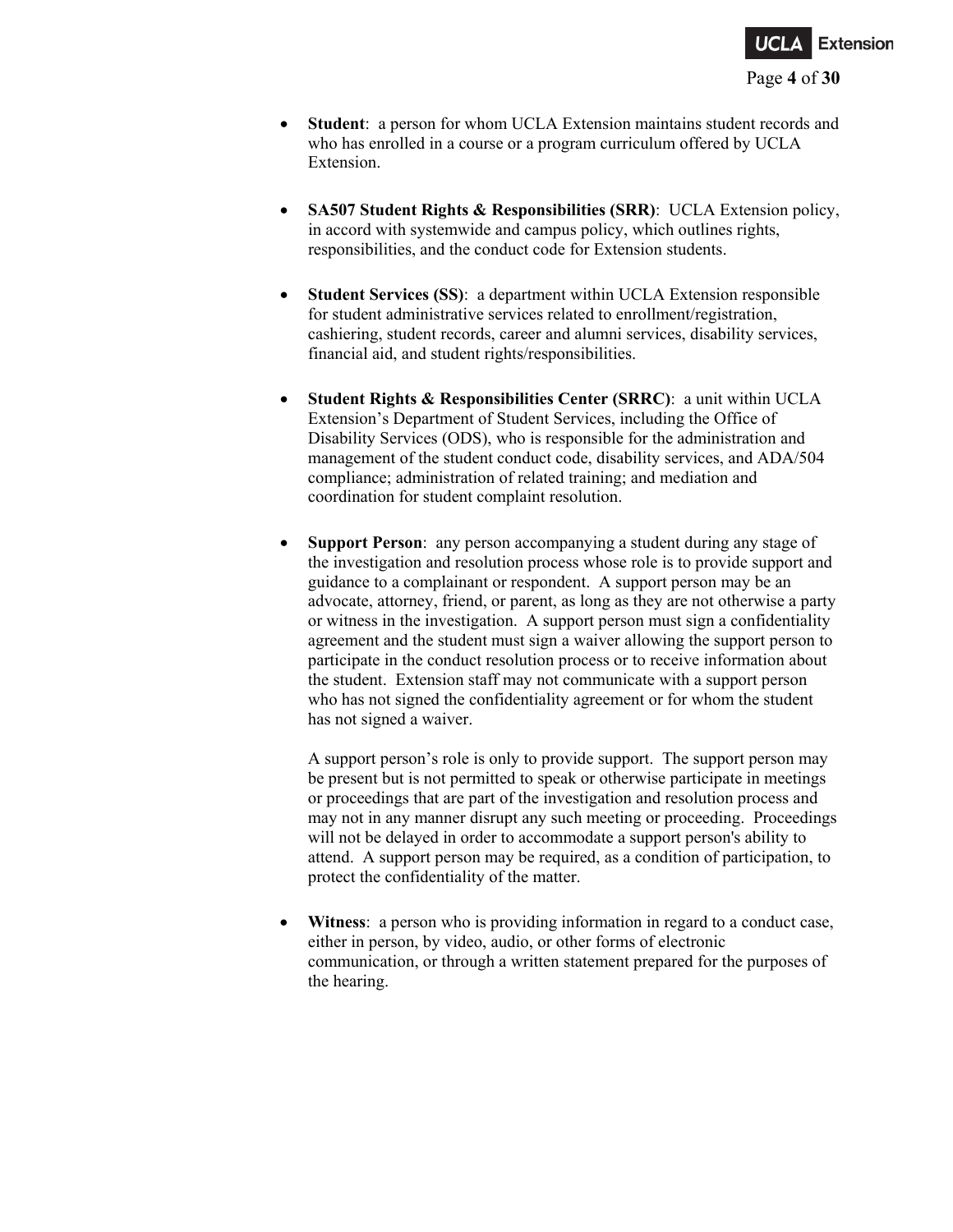

### **III. Policy Statement**

## **A. Statement on Nondiscrimination and Diversity**

The University of California, in accordance with applicable Federal and State law and University policy, does not discriminate on the basis of race, color, national origin, religion, sex, gender identity, pregnancy, physical or mental disability, medical condition, ancestry, marital status, age, sexual orientation, citizenship, or service in the uniformed services. The University also prohibits sexual harassment, sexual violence, dating violence, and retaliation. This nondiscrimination policy covers admission, access, and treatment in University programs and activities.

UCLA Extension upholds the University's principles of community and ethical values. Extension is committed to the goals of access, equity, diversity and inclusion. The UNEX Committee for Equity, Diversity, and Inclusion is a standing committee composed of Extension students, instructors, and staff who work directly with the Dean of Continuing Education and UCLA Extension to inspire and implement institutional objectives and initiatives to foster a robust, inclusive and diverse learning community. Extension's statement on diversity shall be applied and communicated in Extension's programs and courses, as follows:

*In keeping with UC and UCLA Diversity Policies, UCLA Extension commits to fostering an inclusive classroom environment that honors diversity and creates a safe space for all students. If for any reason you feel uncomfortable because of an interaction with other students or the instructor, please reach out to the Student Rights & Responsibilities Center to explain the situation.*

# **B. Authority and Applicability**

The University of California Office of the President (UCOP), in accord with California higher education regulations, establishes systemwide policy on student conduct and discipline. Authority to establish campus processes is delegated to campus Chancellors who exercise and redelegate authority to administer disciplinary procedure to respective Vice Chancellors and Deans. The Dean of UCLA Extension designates the Assistant Dean of Student Services and the Student Rights & Responsibilities manager to manage student conduct and related rights and responsibilities, as well as impose discipline for the commission of violations specific to Extension students. The Assistant Dean of Student Services, the designated staff of the SRRC, or any hearing officer or hearing body as designated, operate by delegation of the Dean as vested by the UCOP mandate.

The University and UCLA Extension have jurisdiction over student conduct that occurs on University and Extension property, or in connection with official University and Extension programs or functions whether on or off University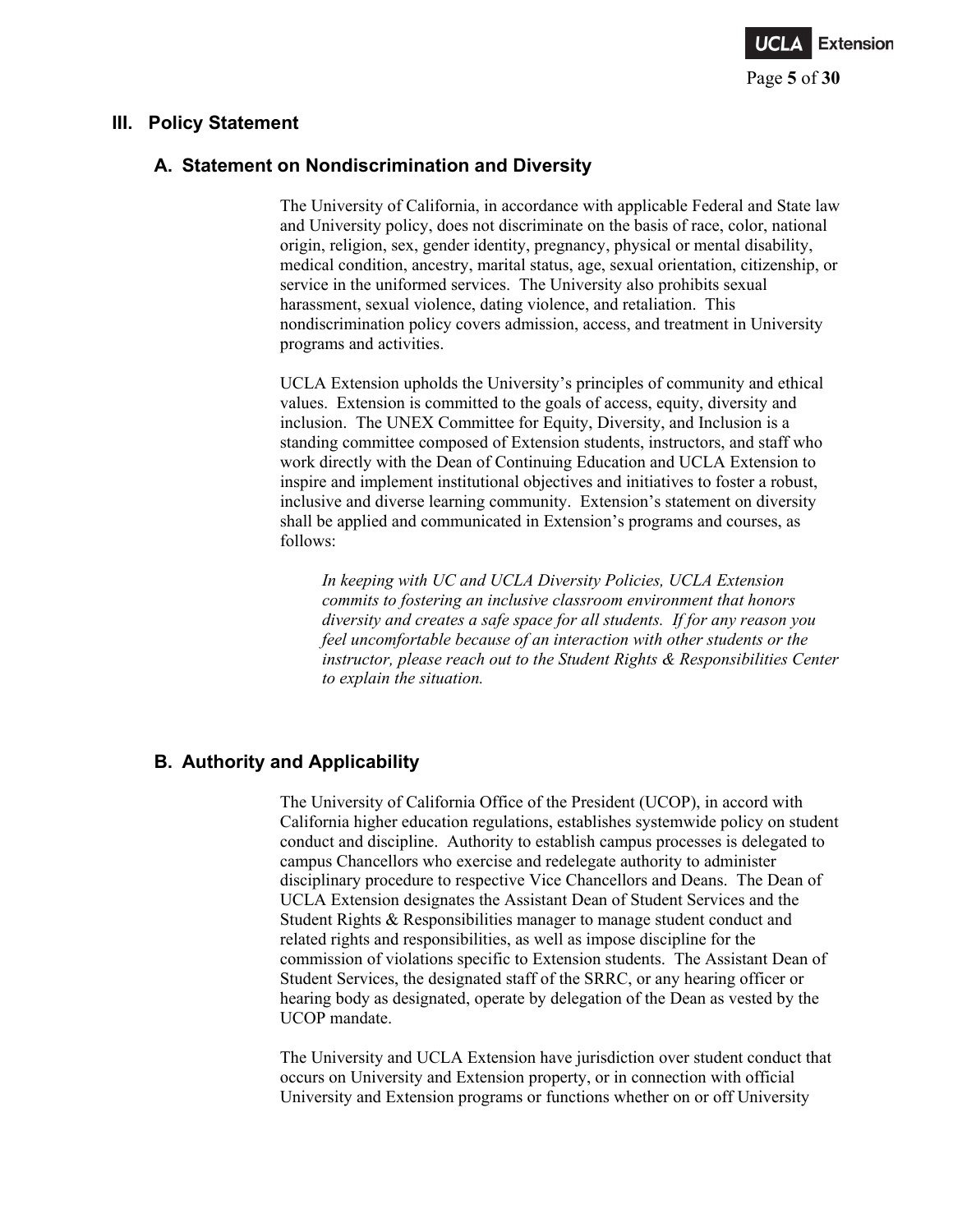

property. The University and UCLA Extension may, at its sole discretion, exercise jurisdiction over student behavior that occurs off campus and that would violate student conduct policies or regulations when: the nature of the alleged offense indicates the student poses a threat to the safety and security of any individual; or the alleged misconduct involves academic work or the forgery, alteration or misuse of any University document, record, key, electronic device, or identification.

This policy and its standards of conduct, guidelines for fact-finding, hearings, and sanctions applies to students as the term 'student' is defined in Section II of this policy, including students, by agreement with the UCLA Dean of Students, who are enrolled concurrently in regular session courses and who are not otherwise matriculated at UCLA and not under contract for readmission. This policy applies to students enrolled in continuing education courses and programs offered by UCLA professional schools where the course and enrollment process is hosted by Extension and where the Dean of the partnered school has elected to employ UCLA Extension's disciplinary process.

This policy also applies to: a) applicants who become students, for offenses committed as part of the application process; b) applicants who become students, for offenses committed on campus and/or while participating in Universityrelated events or activities that take place following a student's submittal of an application through their official enrollment; c) applicants or registrants who attend an Extension event or info session; and d) former students for offenses committed while a student.

Former UCLA Extension students no longer under its jurisdiction and therefore deemed *non-affiliates*, but who are reported to have engaged in misconduct which threatens the health and safety of the University community, may be subject to a *Stay Away Order* from the campus by the office of the Administrative Vice Chancellor, arranged through Campus Counsel. In addition, any membership with the Alumni Association may be revoked.

## **C. Student Rights and Responsibilities**

UCLA's [principles of community](https://www.ucla.edu/about/mission-and-values) set the foundational values that guide the behavior of all members of the campus, individually and collectively. Students are members of both society and the University community, with attendant rights and responsibilities. Students must be notified of policies and conditions of their student status, and are expected to be aware of and comply with the law, and with University and campus policies and regulations.

Fundamentally, students have the right to learn in an environment free of harassment, exploitation and intimidation. In matters of conduct, students have the right: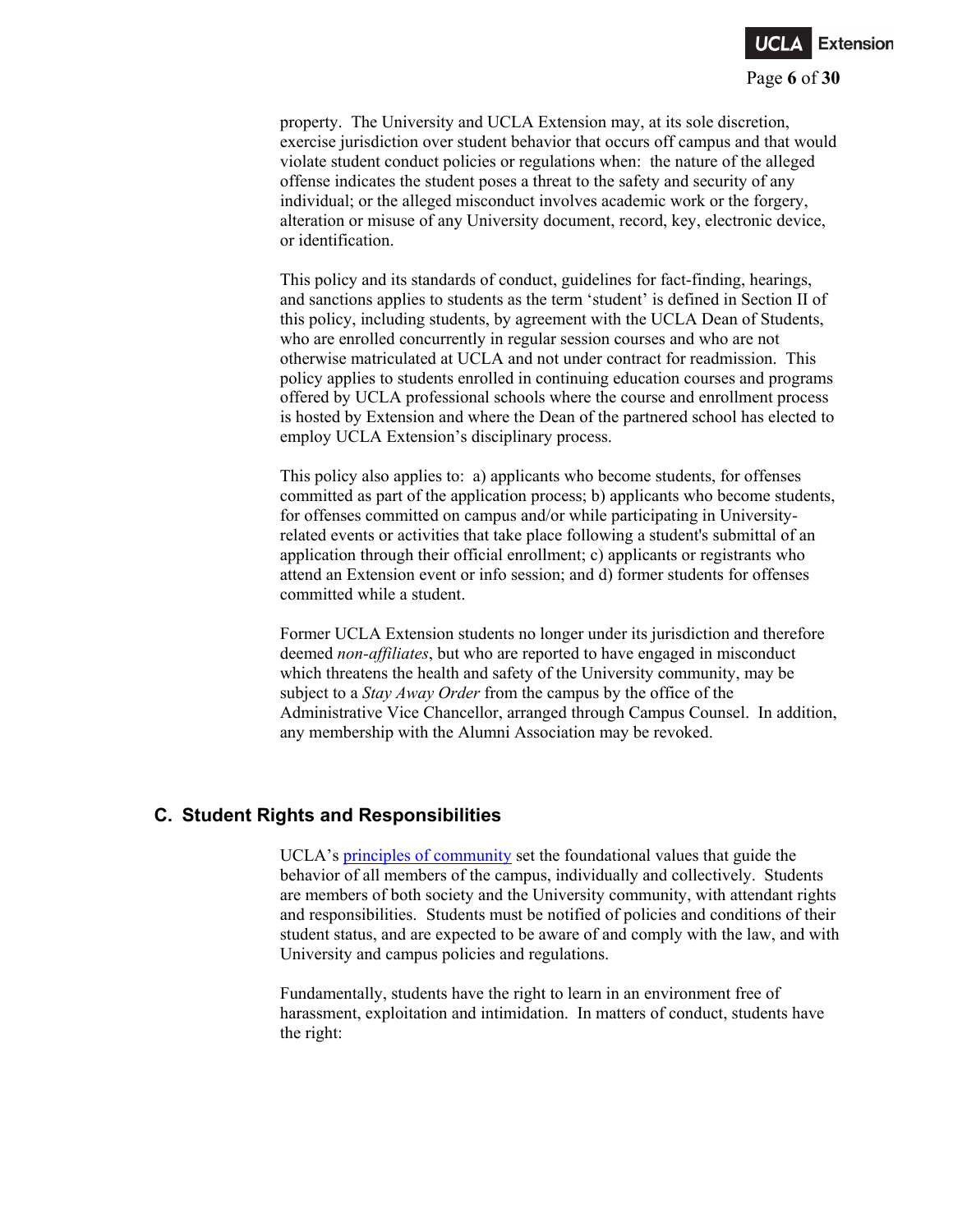

- $\bullet$  to a written notice of charges including the section(s) of the Code that a student is alleged to have violated and a summary of the available supporting information of the charge.
- to a presumption of innocence and due process in the conduct procedure for determining responsibility and validity of an allegation.
- to choose not to participate in a conduct or grievance process, but having been made aware that the process can proceed without their participation and may result in decisions made based on the information available. No inference can be drawn as a direct result of a student's non-participation.
- to be heard and have the opportunity for a hearing to resolve the case.
- to have a support person be present with them during a hearing.
- to appeal the decision of a hearing and/or sanctions imposed, based on the criteria for appeal.

Students choosing and seeking higher education also have responsibilities for their participation and engagement. Students are responsible to know University policy, to know course/program expectations, and academic requirements as stated in the course syllabus and other written guidelines, which are publicized and made available via public websites, technology tools, and direct communications. Students are also responsible for:

- reading and upholding the Student Conduct Code as stated in this policy.
- responding to communications and meeting requests pertinent to the resolution of a case.
- recognizing their actions and intentions are important and impact the campus environment and learning experience for themselves and others.
- preserving the standards and principles of community in their actions and interactions with others.

## **D. Student Code of Conduct**

UCLA Extension's policy conforms to systemwide policies applying to Campus Activities, Organizations and Students *[\(PACAOS\) 100](https://policy.ucop.edu/doc/2710530/PACAOS-100)*, and the *[Sexual Violence](http://policy.ucop.edu/doc/4000385/SHSV)  [and Sexual Harassment](http://policy.ucop.edu/doc/4000385/SHSV)* policy as it pertains to student conduct. Accordingly, all behavior proscribed by those policies is proscribed by UCLA Extension. UCLA Extension may also elect to draw on standards of conduct elaborated for the general UCLA population by the UCLA Dean of Students and may establish its own standards based on its own experience.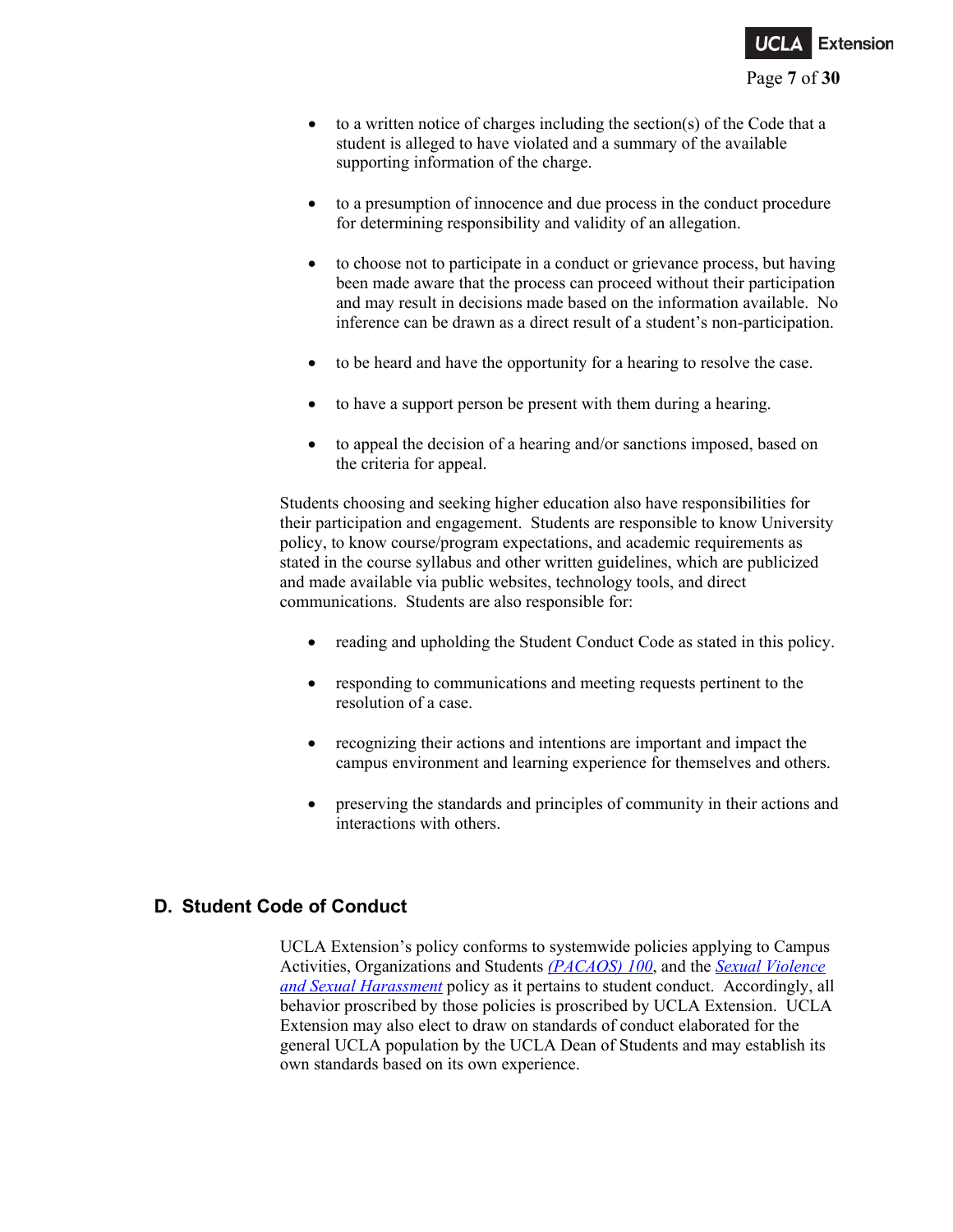

The following list of proscribed behavior applies to student conduct that occurs on University and UCLA Extension property, or in connection with official University and UCLA Extension programs or functions, whether on or off University/UCLA Extension property, both in-person or virtual/online classrooms or settings.

A UCLA Extension student found to be engaging in, committing, attempting to commit, aiding, abetting, inciting, encouraging, or assisting another person to commit proscribed conduct as listed below, will be in violation of University policy and, as applicable, state and/or federal law.

Students are responsible for their guests while on campus and while participating in programs of the University, and may be held accountable for any violation(s) of the code committed by their guest, including the willful refusal to comply with the order of a University official.

To provide public notice, this policy and the following list of [proscribed](https://www.uclaextension.edu/student-services/rights-and-responsibilities)  [behaviors](https://www.uclaextension.edu/student-services/rights-and-responsibilities) will be published on the UCLA Extension website, with a notation that the list is not wholly inclusive.

#### **1. Academic Dishonesty**

All forms of academic misconduct or research misconduct, including, but not limited to, cheating, fabrication or falsification, plagiarism, multiple submissions or facilitating academic misconduct which occurs in academic exercises or submissions. The following definitions apply:

- 1a. Cheating includes, but is not limited to, the use of unauthorized materials (including online sources such as *Course Hero*, *GitHub* or *Chegg*), information, or study aids in any academic exercise; the alteration of any answers on a graded document before submitting it for re-grading; or the failure to observe the expressed procedures or instructions of an academic exercise (e.g., examination instructions regarding alternate seating or conversation during an examination).
- 1b. Fabrication includes, but is not limited to, falsification or invention of any information or citation in an academic exercise, including Fabrication or Falsification of Research. Fabrication of Research is making up data or results and recording or reporting them. Falsification of Research is manipulating research materials, equipment or processes, or changing or omitting data or results such that the research is not accurately represented in the research record.
- 1c. Plagiarism includes, but is not limited to, the use of another person's work (including words, ideas, designs, or data) without giving appropriate attribution or citation. This includes, but is not limited to, representing, with or without the intent to deceive, part or all of an entire work obtained by purchase or otherwise, as the Student's original work; the omission of or failure to acknowledge the true source of the work; or representing an altered but identifiable work of another person or the Student's own previous work as if it were the Student's original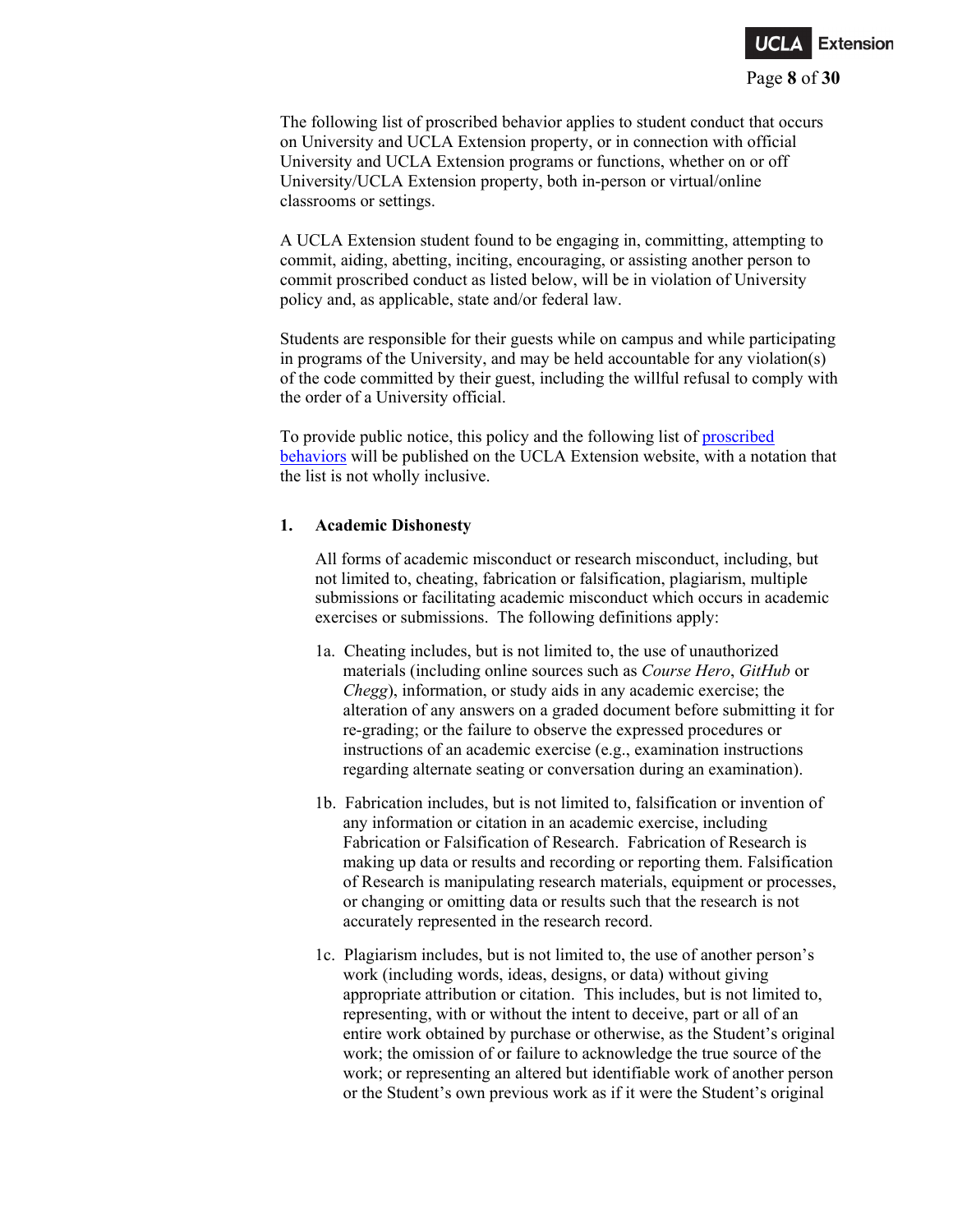

or new work. Unless otherwise specified by the instructor, all submissions, whether in draft or final form, to meet course requirements (including a paper, project, exam, computer program, oral presentation, digital slides, or other work) must either be the Student's own work, or must clearly acknowledge the source.

- 1d. Multiple submissions include, but are not limited to, the submission for credit in a UCLA Extension or UCLA course of any work which has been previously submitted in identical or similar form, at any educational institution, to fulfill the requirements of another course or the same course, without the prior informed permission and written consent of the instructor of the UCLA Extension course in which the multiple submission is alleged to have occurred. Multiple submissions also include the submission of work for credit, in identical or similar form, in concurrent courses, without the permission/consent of the instructors of both courses.
- 1e. Facilitating academic dishonesty includes, but is not limited to, knowingly helping another student commit an act of academic dishonesty or publishing assignments, exams or solutions without permission of the instructor.
- 1f. Coercion regarding grading or evaluation of coursework, including threatening personal or professional repercussions or discipline against an instructor to coerce the instructor to change a grade or otherwise evaluate the student's work by criteria not directly reflective of coursework; or threatening personal or professional repercussions or discipline against an administrator to coerce a course of action not supported in fact.
- 1g. Unauthorized collaboration includes, working with others without the expressed permission of the instructor on any submission, whether in draft or final form, to meet course requirements (including a paper, project, take-home or in-class exam, computer program, oral presentation, digital slides, or other work). Collaboration between students will be considered unauthorized unless expressly part of the assignment in question, or expressly permitted by the instructor.

### **2. Other Forms of Dishonesty**

Fabricating information or knowingly furnishing false information, or reporting a false emergency to the University. This includes a student intentionally providing false information about their identity or academic records, or providing false information or false documentation in the enrollment or payment process, including violation of payment card industry regulations.

#### **3. Forgery**

Forgery, alteration, or misuse of University documents, records, keys, or identifications, including transcripts, and academic testimonials of Certificates and Awards of Completion, or submission of any forged document or record to the University.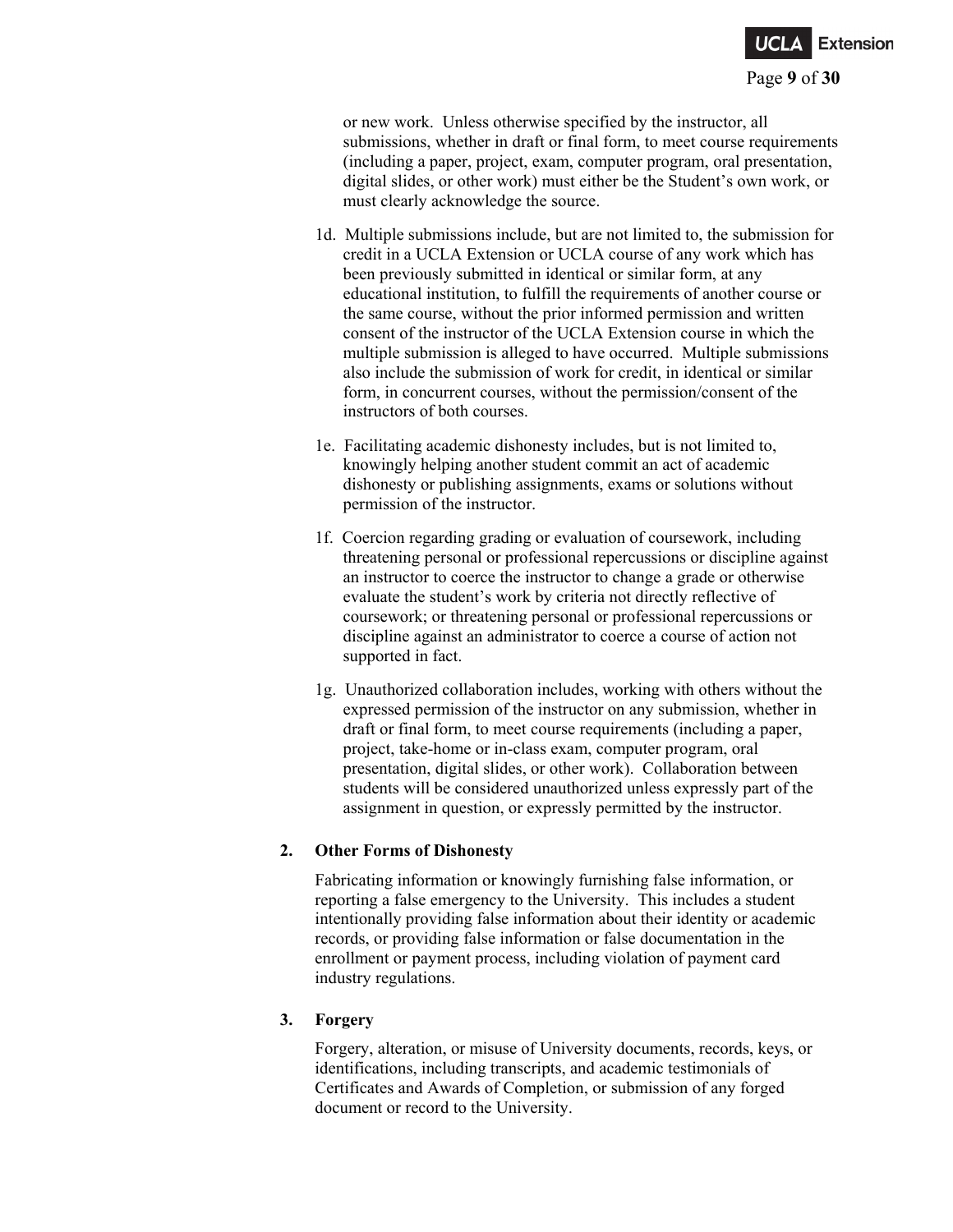

### **4. Theft, Damage, or Destruction of Property**

Theft includes taking without expressed permission or, misappropriation of, any property or services of the University or property of others while on University premises or at official University functions; or possession of any property that the Student had knowledge or reasonably should have had knowledge was stolen. Damage or destruction of any University property, or the property of others while on University premises or at official University functions.

### **5. Misuse of University Computers and Technology Tools**

- 5a. Theft or abuse of University computers or other University electronic resources such as computer and electronic communications facilities, systems, and services. Abuses include, but are not limited to, unauthorized entry, including using someone else's credentials or accounts, unauthorized review of personal information of others maintained on University electronic resources, use, transfer, or tampering with the communications of others; use of either software or physical devices to enroll in classes for yourself or on behalf of others using processes other than those specifically delineated by UCLA Extension; interference with the work of others or with the operation of computer or electronic communications facilities, systems, or services; or violation of the *[University of California Electronic Communications](https://policy.ucop.edu/doc/7000470/ElectronicCommunications)  [Policy](https://policy.ucop.edu/doc/7000470/ElectronicCommunications)* or of any other University acceptable or allowable use policies.
- 5b. Violations of copyright laws, whether by theft, unauthorized sharing or other misuse of copyrighted materials such as music, movies, software, photos, or text.

*See [UC copyright resources.](https://copyright.universityofcalifornia.edu/)*

## **6. Unauthorized Use of University Resources or Name**

Unauthorized entry to, possession of, receipt of, or use of any University services, equipment, resources or property, including the University's name, insignia or seal.

*Note: Permission is required to use the University's names, abbreviations, trademarks and images, including print and graphic representations of UCLA; University of California, Los Angeles; Bruins; and campus mascot illustrations.*

*See UCLA Policy 110 – [Use of the University's Names, Seals, and](http://www.adminpolicies.ucla.edu/pdf/110.pdf)  [Trademark](http://www.adminpolicies.ucla.edu/pdf/110.pdf)*s.

## **7. Violations of University Policy**

Students may be subject to discipline for violation of any University policy including:

7a. University Housing: violations of policy regarding University owned, operated, or leased housing facilities or other housing facilities on University property.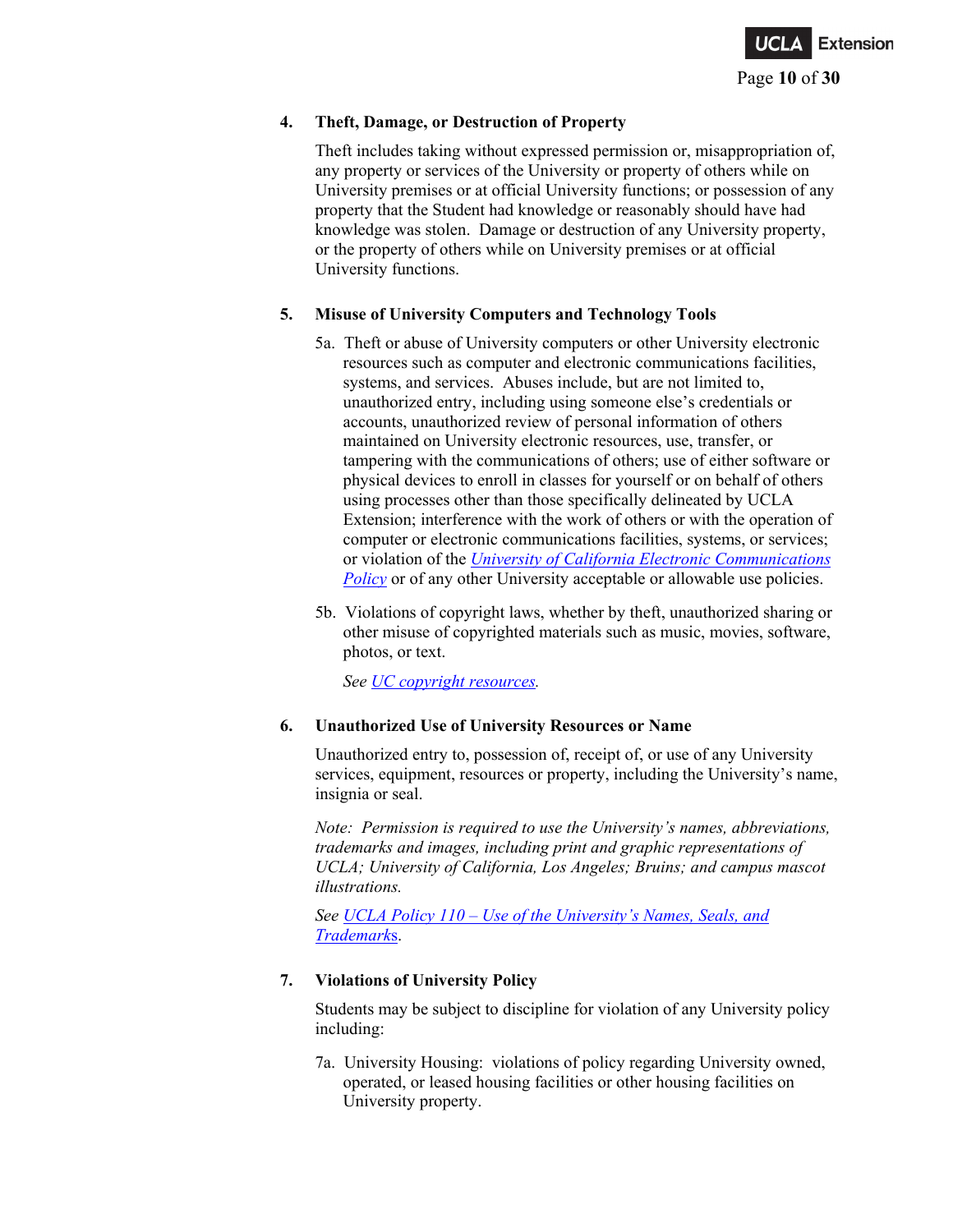

- 7b. University Parking: violations of policy regarding University parking services or University owned or operated parking facilities.
- 7c. University Recreation: violations of policy regarding University recreation services, programs, or within University owned or operated recreation facilities.
- 7d. University Identification Card (BruinCard): violation of policies, regulations, or rules governing use of official University identification cards, including manufacturing or possession of false identification cards, using another person's BruinCard to obtain services or establish identity, facilitating the misuse of one's BruinCard by another person to obtain services or establish identity, or other misuse of the BruinCard.
- 7e. Unmanned Aircraft Systems: Operation of a drone or other unmanned aircraft system in the airspace above the campus is only permissible with the express written permission of the University of California Unmanned Aircraft Systems Safety Office.
- 7f. Workplace Violence: violations of policy regarding Workplace Violence, including violating the terms of a restraining order or court order. See *[UCLA Policy 132](http://www.adminpolicies.ucla.edu/pdf/132.pdf)*.

### **8. Conduct that Threatens Health or Safety**

Conduct that threatens the health or safety of any person including, but not limited to physical assault, threats that cause a person reasonably to be in sustained fear for one's own safety, or the safety of one's immediate family, incidents involving the use or display of a weapon likely to cause great bodily harm, and intoxication or impairment through the use of alcohol or controlled substances to the point that one is unable to exercise care for one's own safety, or other conduct that threatens the health or safety of any person.

### **9. Sexual Harassment**

Sexual harassment, sexual violence, domestic or dating violence, gender and sex-based stalking, acts of aggression, intimidation, or hostility based on gender identity or sexual orientation; or retaliation against those who report these and other forms of misconduct as stated in the University's policy on *[Sexual Violence and Sexual Harassment](https://policy.ucop.edu/doc/4000385/SVSH)* (SVSH). *All prohibited conduct as defined in the SVSH policy applies to all members of the campus community*.

### **10. Stalking**

Stalking is behavior in which a Student repeatedly engages in a course of conduct directed at another person and makes a credible threat with the intent to place that person in reasonable fear for their safety, or the safety of their family, where the threat is reasonably determined by the University to seriously alarm, torment, or terrorize the person, and where the threat is additionally determined by the University to serve no legitimate purpose.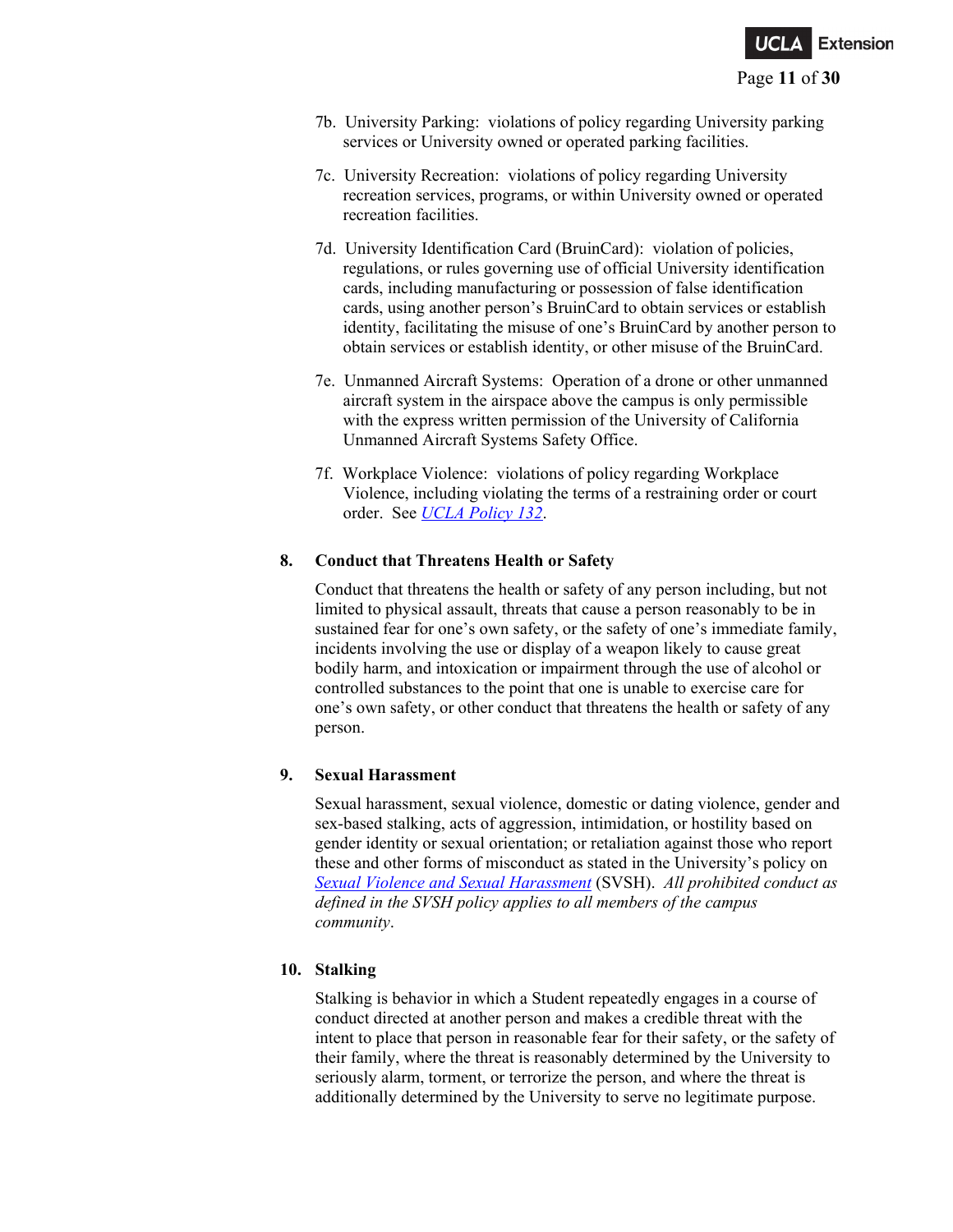

Retaliation against a person who reports stalking, assists someone with a report of stalking; or participates in any manner in a review or resolution of a stalking report is prohibited. Retaliation includes threats, intimidation, reprisals, and/or adverse actions related to employment or education.

#### **11. Discrimination and Harassment**

- 11a. Discrimination means the exclusion of an individual, on the basis of race, color, national origin, religion, sex, gender, gender expression, gender identity, gender transition status, pregnancy, physical or mental disability, medical condition (cancer-related or genetic characteristics), genetic information (including family medical history), ancestry, marital status, age, sexual orientation, citizenship, or service in the uniformed services (including protected veterans) from participation in any academic, research, or other University service, program, or activity.
- 11b. Harassment means conduct that is sufficiently severe, pervasive, or persistent so as to interfere with or limit an individual's ability to participate in or benefit from the services, activities, or opportunities offered by the University, or creates a work environment that is intimidating, hostile, or abusive.

Sanctions may be enhanced where an individual was selected for harassment because of the individual's race, color, national or ethnic origin, citizenship, sex, gender, gender expression, religion, age, sexual orientation, gender identity, pregnancy, marital status, ancestry, service in the uniformed services, physical or mental disability, medical condition, or perceived membership in any of these classifications.

### **12. Hazing**

Participating in, engaging in, or supporting hazing or any method of initiation or pre-initiation into a campus organization or team or other activity engaged in by the organization or members of the organization at any time that causes, or is likely to cause, physical injury or personal degradation or disgrace resulting in psychological harm to any student or other person, regardless of location, intent or consent of participants.

### **13. Obstruction or Disruption**

Obstruction or disruption of teaching, research, administration, disciplinary procedures, or other University activities. "Disruption" is defined as an unplanned cessation and obstruction of the teaching, research, administration, or other University activity that the University is obliged to provide to others. Disruptive behavior can take the form of a student ranting, screaming, verbal and nonverbal abuse/ intimidation, bullying, or using body language meant to intimidate and the repeated refusal to stop the behavior or action when asked to do so.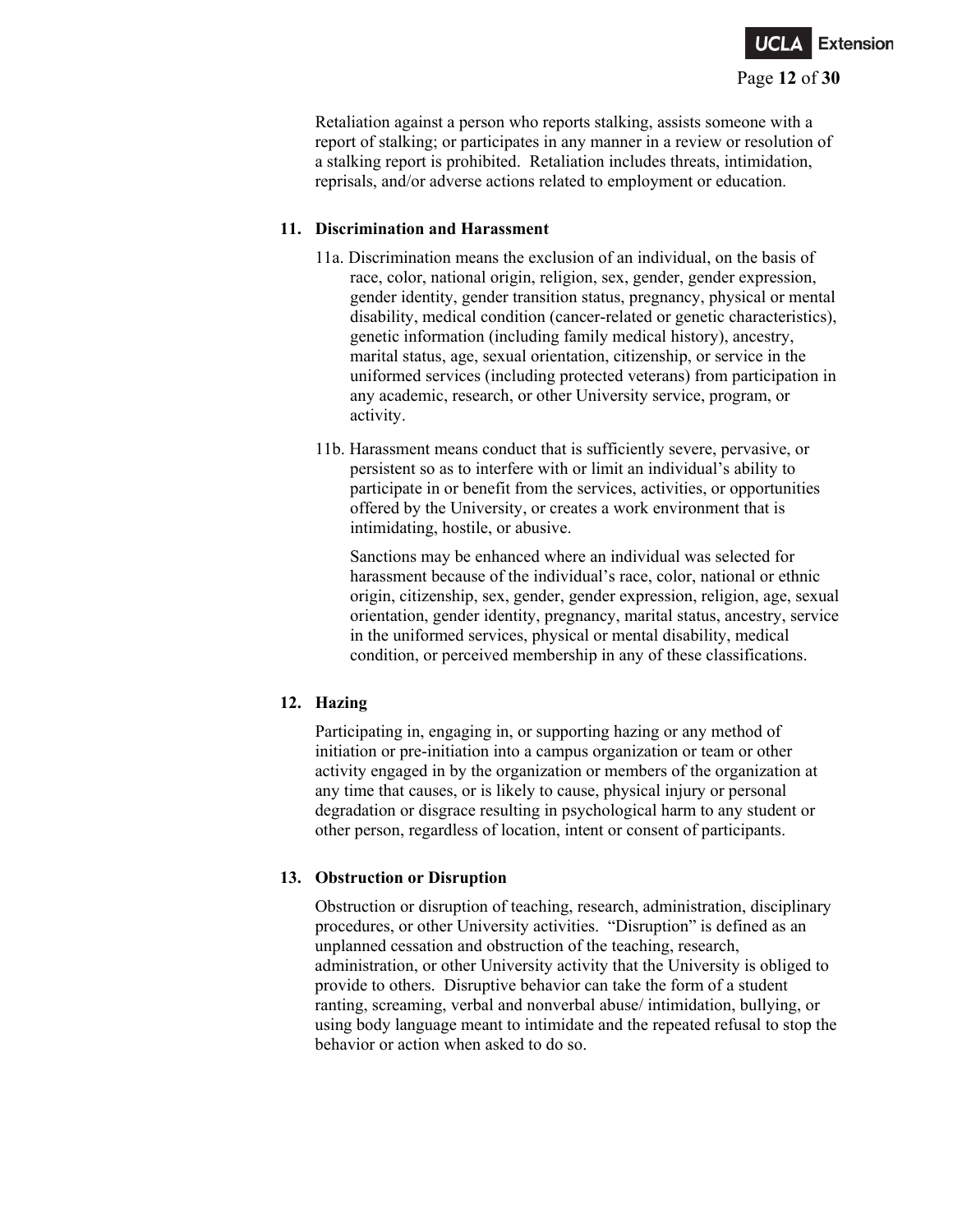

#### **14. Disorderly Behavior**

Engaging in disorderly or lewd conduct.

### **15. Disturbing the Peace**

Participation in a disturbance of the peace or unlawful assembly.

### **16. Failure to Comply**

Failure to identify oneself to, or comply with directions of, a University official or other public official acting in the performance of one's duties while on University property or at official University functions, or resisting or obstructing such University or other public officials in the performance of or the attempt to perform their duties.

## **17. Controlled Substances**

Manufacture, distribution, dispensing, possession, use, or sale of, or the attempted manufacture, distribution, dispensing, or sale of, controlled substances (including medicinal marijuana), identified in Federal or State law or regulations, which is unlawful or otherwise prohibited by, or not in compliance with, any University policy or campus regulations or being unable to exercise care for one's own safety because one is under the influence of controlled substances.

*Note: This provision shall not apply to circumstances wherein the person under the influence was given a controlled substance without their knowledge and permission*.

### **18. Alcohol**

Manufacture, distribution, dispensing, possession, use, or sale of, or the attempted manufacture, distribution, dispensing, or sale of alcohol, which is unlawful or otherwise prohibited by, or not in compliance with, any University policy or campus regulations, or being unable to exercise care for one's own safety because one is under the influence of alcohol.

*Note: This provision shall not apply to circumstances wherein the person under the influence was given a controlled substance without their knowledge and permission*.

## **19. Destructive Devices**

Possession, use, storage or manufacture of explosives, firebombs or other destructive devices.

## **20. Weapons and Replica Weapons**

20a. Except as expressly permitted by law, possession, use, storage or manufacture of a firearm or other weapon capable of causing bodily injury is prohibited.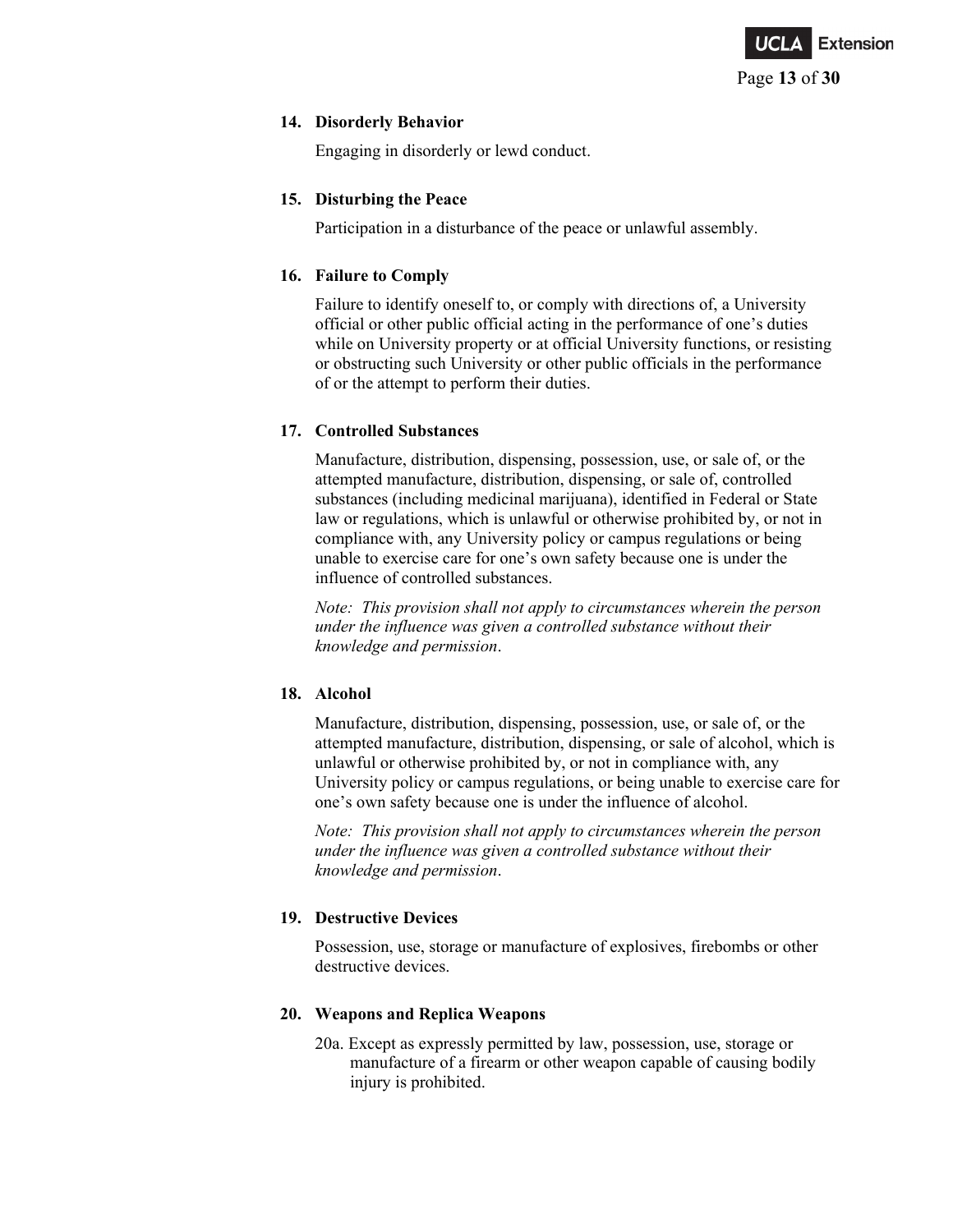

20b. Except as expressly permitted by UCPD policy, possession, use, storage or manufacture of replicas of firearms or other weapons is prohibited. See *UCLA Policy 131 – [Weapons on Campus](http://www.adminpolicies.ucla.edu/pdf/131.pdf)*.

#### **21. Violation of Disciplinary Conditions**

Violation of the conditions contained in the terms of a disciplinary action imposed under this policy.

### **22. Violation of Conditions of Interim Suspension, Interim Exclusion, or Emergency Suspension**

Violation of the conditions contained in a notice of Interim Suspension, Interim Exclusion or Emergency Suspension issued pursuant to Section G of this policy.

#### **23. Unauthorized Use or Sale of University Materials**

Except as provided herein, no Student will give, sell, or otherwise distribute to others or publish any recording made during any course presentation without the written consent of the University and the instructor/presenter. This policy is applicable to any recording in any medium, including handwritten or typed notes.

Any distribution of a recording of a course presentation at UCLA Extension that captures the actual sounds and/or images of that course presentation, in any medium, must consider not only the rights of the instructor and the University, but also those of other parties. Examples include the privacy rights of students enrolled in the course, the rights of guest lecturers, and the copyright interests in materials authored by others that are displayed or presented during the course presentation. In addition to the consent of the University and the instructor/presenter, it may be necessary to secure permission from these other parties before any recording, distribution, publication, or communication is legally permitted.

#### 23a. Selling Academic Materials

Selling, preparing, or distributing for any commercial purpose academic materials including, but not limited to, written, video or audio recordings of any course, or course materials, unless authorized by the University in advance and explicitly permitted by the course instructor in writing, is prohibited. The unauthorized sale or commercial distribution of academic materials including, but not limited to, recordings by a student is a violation of the conduct code whether or not it was the student or someone else who prepared the materials. This policy is applicable to any recording in any medium, including handwritten or typed notes, screenshots or photographs.

#### 23b. Copying Course Notes

Copying for any commercial purpose handouts, readers, or other course materials provided by an instructor as part of a University of California course, unless authorized by the University in advance and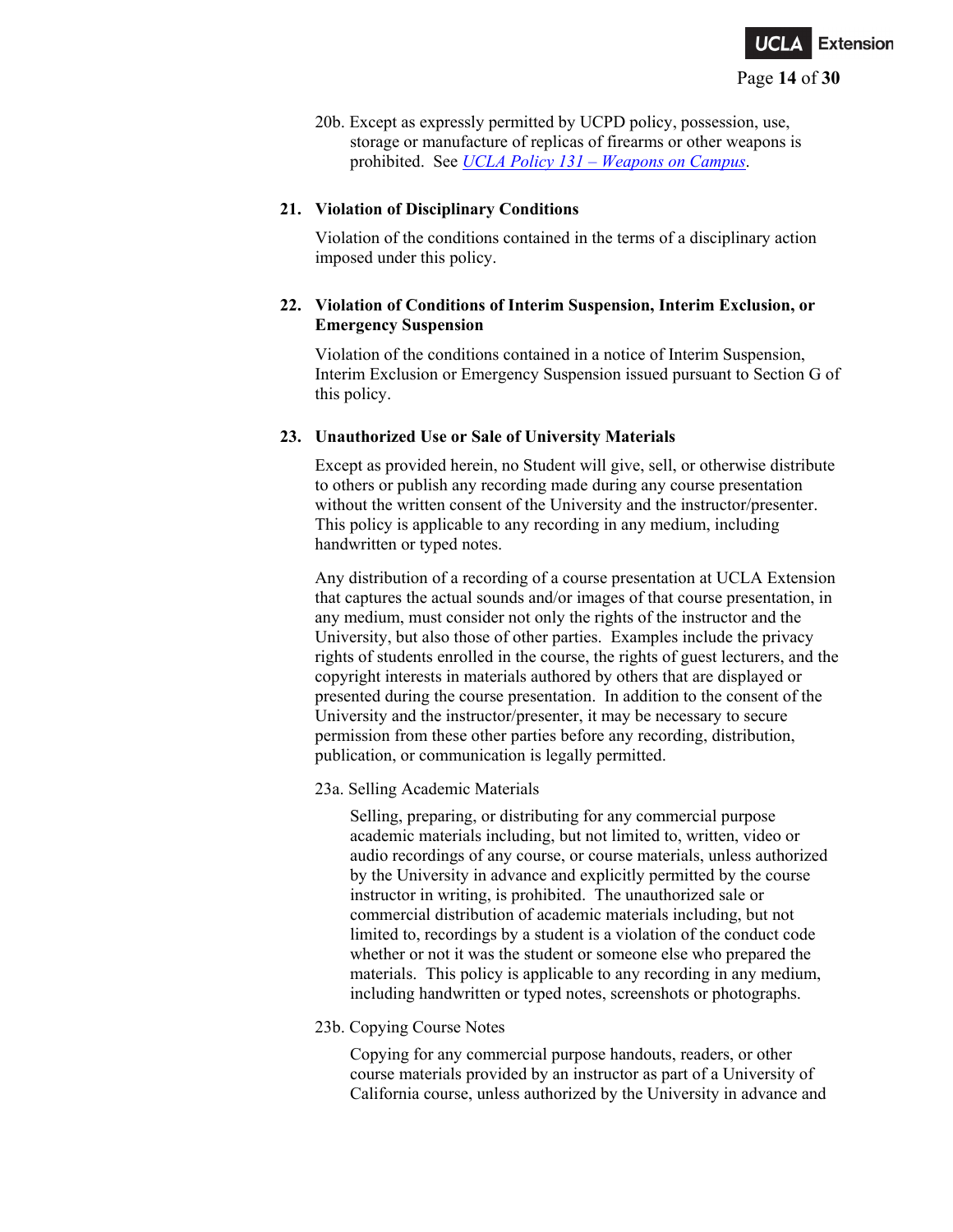

explicitly permitted by the course instructor and the copyright holder in writing (if the instructor is not the copyright holder), is prohibited.

Students currently enrolled in a course may provide a copy of their own notes or recordings to other currently enrolled students for noncommercial purposes reasonably arising from participation in the course, including individual or group study.

#### 23c. Certificate Graduation Tickets

Selling tickets to UCLA Extension's graduation for Certificate students is prohibited.

### **24. Misuse of University Property**

Organizing or carrying out unlawful activity on University property.

#### **25. Violations of Law**

Students may be subject to discipline on the basis of a conviction under any federal, California state, or local criminal law, when the conviction constitutes reasonable cause to believe that the Student poses a threat to the health or safety of any person, or to the security of any property, on University premises or at official University functions, or to the orderly operation of the campus.

### **26. Terrorizing Conduct**

Conduct, where the actor means to communicate a serious expression of intent to terrorize, or acts in reckless disregard of the risk of terrorizing, one or more University students, faculty/instructors, or staff.

Terrorize means to cause a reasonable person to fear bodily harm or death, perpetrated by the actor(s) or those acting under their control. Reckless disregard means consciously disregarding a substantial risk.

This section applies without regard to whether the conduct is motivated by race, ethnicity, personal animosity or other reasons. This section does not apply to conduct that constitutes the lawful defense of oneself, of another, or of property.

Communication of a serious expression of intent to terrorize, or acts in reckless disregard of the risk of terrorizing, one or more University students, faculty, or staff. Terrorize means to cause a reasonable person to fear bodily harm or death, perpetrated by the actor or those acting under their control. Reckless disregard means consciously disregarding a substantial risk.

### **27. Unwanted Personal Contact**

Contact (whether physical, verbal, written, face-to-face, telephonic, electronic, or by other means) that:

• A student knows or should know is unwanted;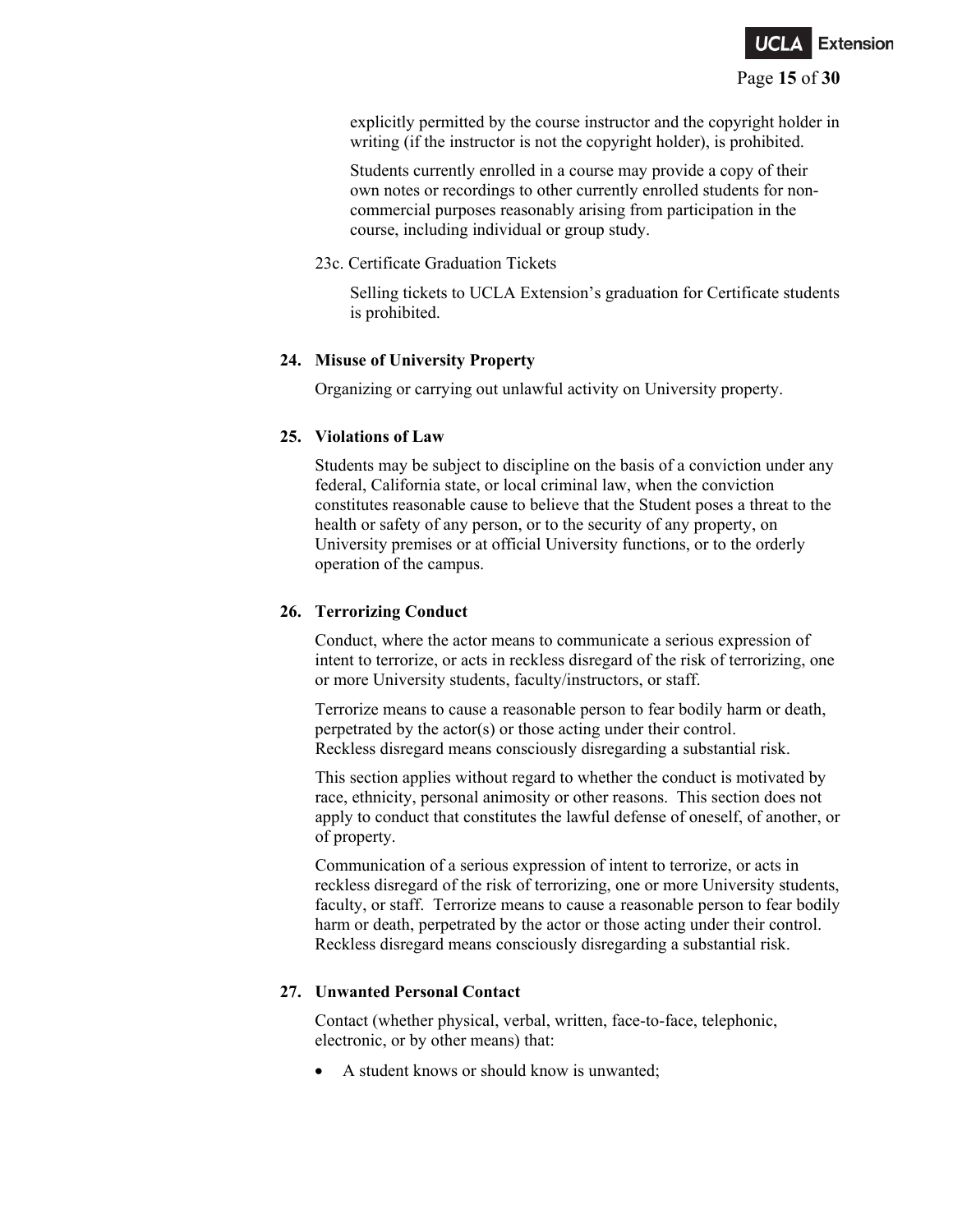

- Is communicated directly to one or more specific student(s), Student Group(s), faculty/instructor, or staff;
- Constitutes severe and/or pervasive, and objectively offensive, conduct; and
- Does not constitute speech protected by the First Amendment to the U.S. Constitution (e.g., speech in a public forum on a matter of public concern).
- Unwanted personal contact includes intimidation and bullying which is physical or verbal abusive conduct, repeated over time, and may involve a power imbalance between the parties.

#### **28. Violation of Expectation of Privacy**

The following is prohibited:

- Making a video recording, audio recording, taking one or more photographs or screenshots, or streaming audio/video of any person in a location where the person has a reasonable expectation of privacy, without that person's knowledge and express consent, or posting online any audio/video/photograph made by another individual of any person in a location where the person had a reasonable expectation of privacy, without that person's knowledge and express consent.
- Making a video recording, audio recording, or streaming audio/video of private, non-public conversations, and/or meetings, without the knowledge and express consent of all recorded parties, or posting online any audio/video/photographs/screenshots made by another individual of any private, non-public conversations and/or meetings, without the knowledge and express consent of all recorded parties.
- Looking through a hole or opening, into, or otherwise viewing, by means of any instrumentality, the interior of a private location without the subject's knowledge and express consent.

"Express consent" is clear, unmistakable and voluntary consent that may be in written, oral or nonverbal form.

"Private locations" are settings where the person reasonably expected privacy. For example, in most cases the following are considered private locations: residential living quarters, bathrooms, locker rooms, and personal offices.

"Private, non-public conversations and/or meetings" include any communication carried on in circumstances that reasonably indicate that any party wants the communication to be confined to the parties, but excludes a communication made in a public gathering, or in any other circumstance in which the parties to the communication may reasonably expect that the communication may be overheard or recorded.

*Note: These provisions do not extend to public events or discussions, nor to lawful official law or policy enforcement activities. These provisions may*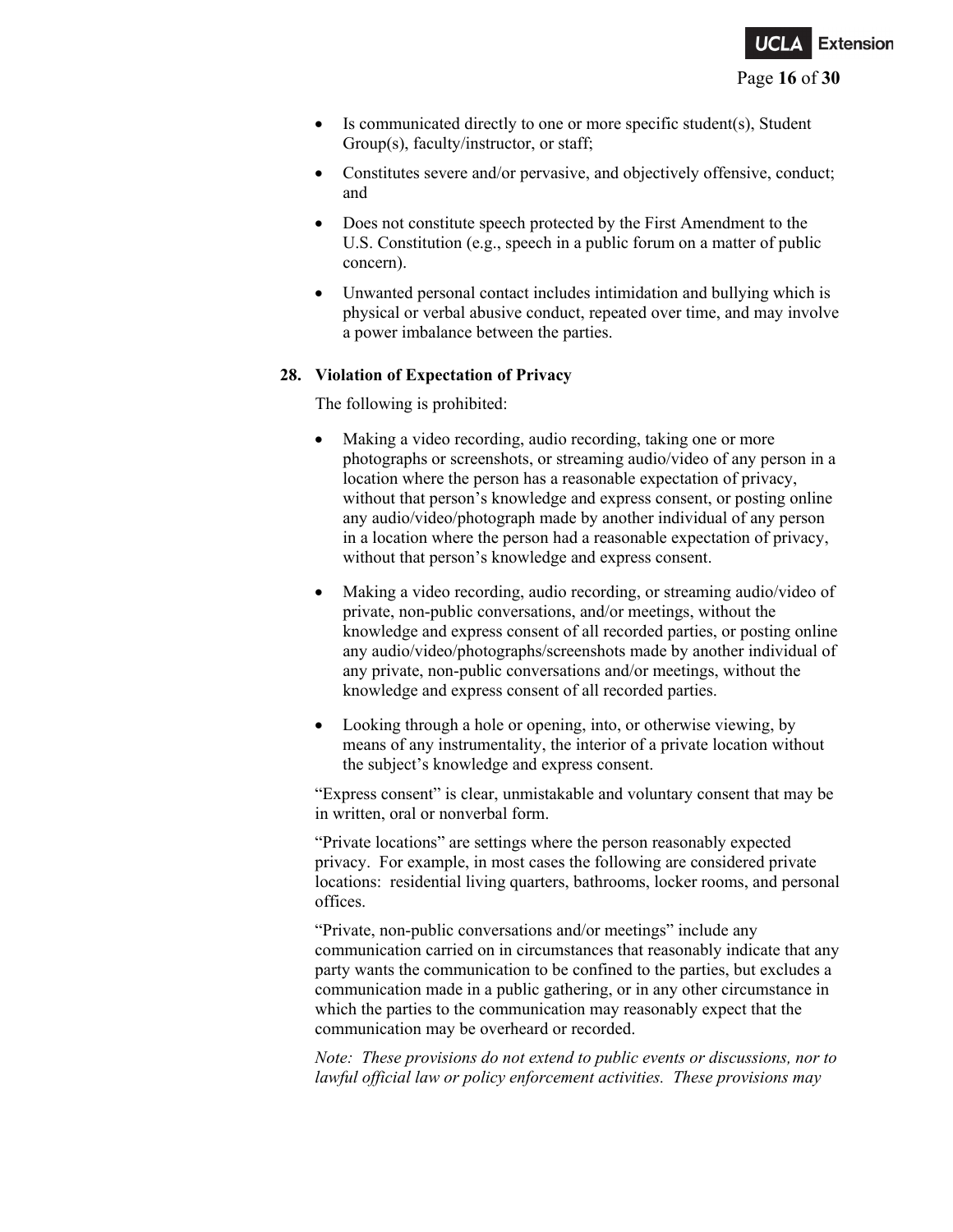

*not be utilized to impinge upon the lawful exercise of constitutionally protected rights of freedom of speech or assembly.*

- 29. Ethical violations and breach of any generally recognized and published code of ethics or standards of professional practice that govern the conduct of a particular profession for which the student is taking a course or pursuing as an educational goal or major. This includes violation of any signed social contract that the student is required to adhere to as part of a University-sponsored educational program or activity.
- 30. Violations of the conduct process or disciplinary conditions or actions imposed under the code of conduct and policy SA507, including obstruction of or interference with the conduct process, or retaliation for actions or decisions made. Retaliation is harming, threatening, intimidating, coercing, or taking adverse action of any kind against a person because such person reported an alleged violation of this code, provided information about an alleged violation, or participated as a witness or in any other capacity in an investigation or disciplinary proceeding.

In addition to these defined forms of misconduct, UCLA Extension considers any alleged violation of policy to warrant review and resolution. Some academic program units may also provide participation agreements and guidelines specific to the program's topic or subject area. For example, the Writer's Program may establish guiding principles for student engagement in a writing class where topics may become personal or threaten safety and welfare.

### **E. Reporting Student Conduct Concerns**

Concerns or allegations of misconduct by an Extension student are reported in writing via the *[Incident Reporting Form](https://incidentreporting.uclaextension.edu/Pages/IncidentForm?sec=)* (IRF). This form logs an incident of concern and enables UCLA Extension and the SRRC to document and resolve the matter.

Access to this form is available to Extension stakeholders via Extension's communication avenues including public-facing sites, intranet sites, and the instructor site. Complainants who may require reasonable accommodation in reporting an incident should contact the SRRC or Extension HR for assistance.

Allegations of misconduct must be made within one (1) year following the discovery of alleged misconduct, unless an exception is granted by the Dean of Continuing Education & UCLA Extension. Allegations of conduct prohibited by the SVSH policy may be made at any time.

Reports on alleged student misconduct may be made anonymously, but may limit the ability to resolve the matter. The SRRC and the ADSS will strive to resolve student conduct cases based on the information available.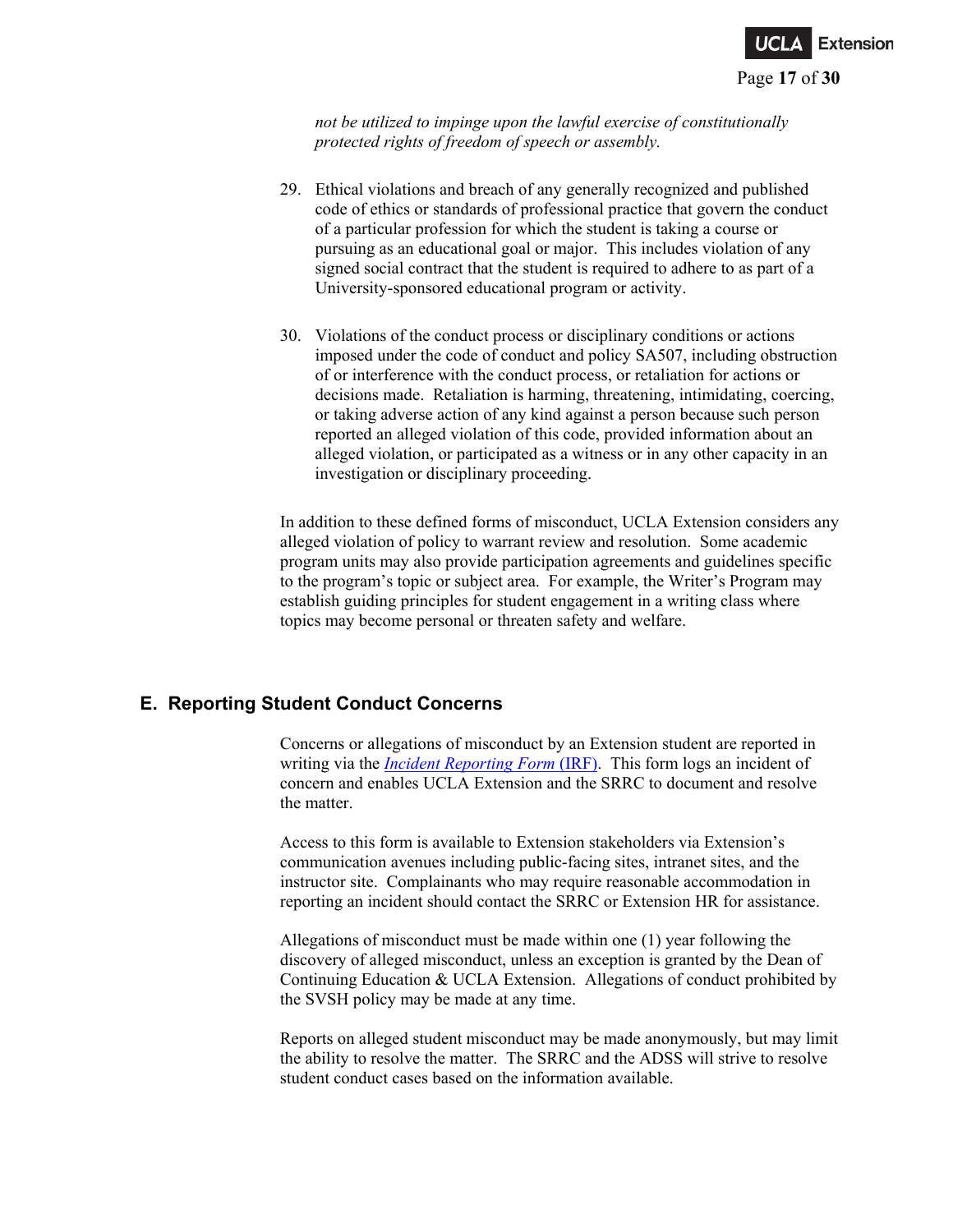

## **F. Initial Review and Guidelines**

The SRRC will conduct an initial review of IRF reports and assess the allegation with respect to the conduct code and policy. During this initial review, impartial advice and counsel is provided to all parties. Complainants and respondents will be afforded equal rights to due process.

Based on the nature of the circumstances, the initial review determines either:

- the allegation does not constitute a violation of the conduct code and the matter is dismissed; or
- the alleged action does constitute a conduct code violation and the student accepts responsibility, then the SRRC, in consultation with ADSS, determines an appropriate sanction and resolution; or
- the student does not accept responsibility, then the SRRC, in consultation with ADSS, determines if the matter can be resolved with a brief adjudicative proceeding (BAP); or
- the circumstances and allegations are more complex or severe, then the SRRC may refer the matter directly to the ESCC for formal resolution.

Extension will timely address concerns about bias or conflict of interest raised by a complainant or respondent about individuals responsible for processing their complaint, including but not limited to redelegating roles of investigators, hearing officers, and individuals assigned to address appeals.

A complaint filed regarding a case that is in the resolution process may not be used to impede or remedy a current open case. A complaint or grievance cannot be used to re-open outcomes of conduct cases that have been closed. Students who fabricate information or knowingly provide false information may be disciplined under the conduct code.

Initial review and assessment will adhere to the following guidelines for conduct claims related to:

### *Discrimination, SVSH and Title IX*

- Allegations of misconduct founded on the speech and expression of a student, will be referred to the SRRC for an early review and determination of whether it is likely the speech is constitutionally protected.
- Reports of any type of discrimination prohibited by University policy and law will be immediately referred to the SRRC manager who will notify the Discrimination Prevention Office (DPO), Title IX Office (T9), or Staff Diversity & Compliance (SD&C) in the Civil Rights Office (CRO) of UCLA Equity, Diversity & Inclusion. The decision to proceed with an investigation will be made in collaboration with the campus CRO, and an investigator will be designated by the applicable office.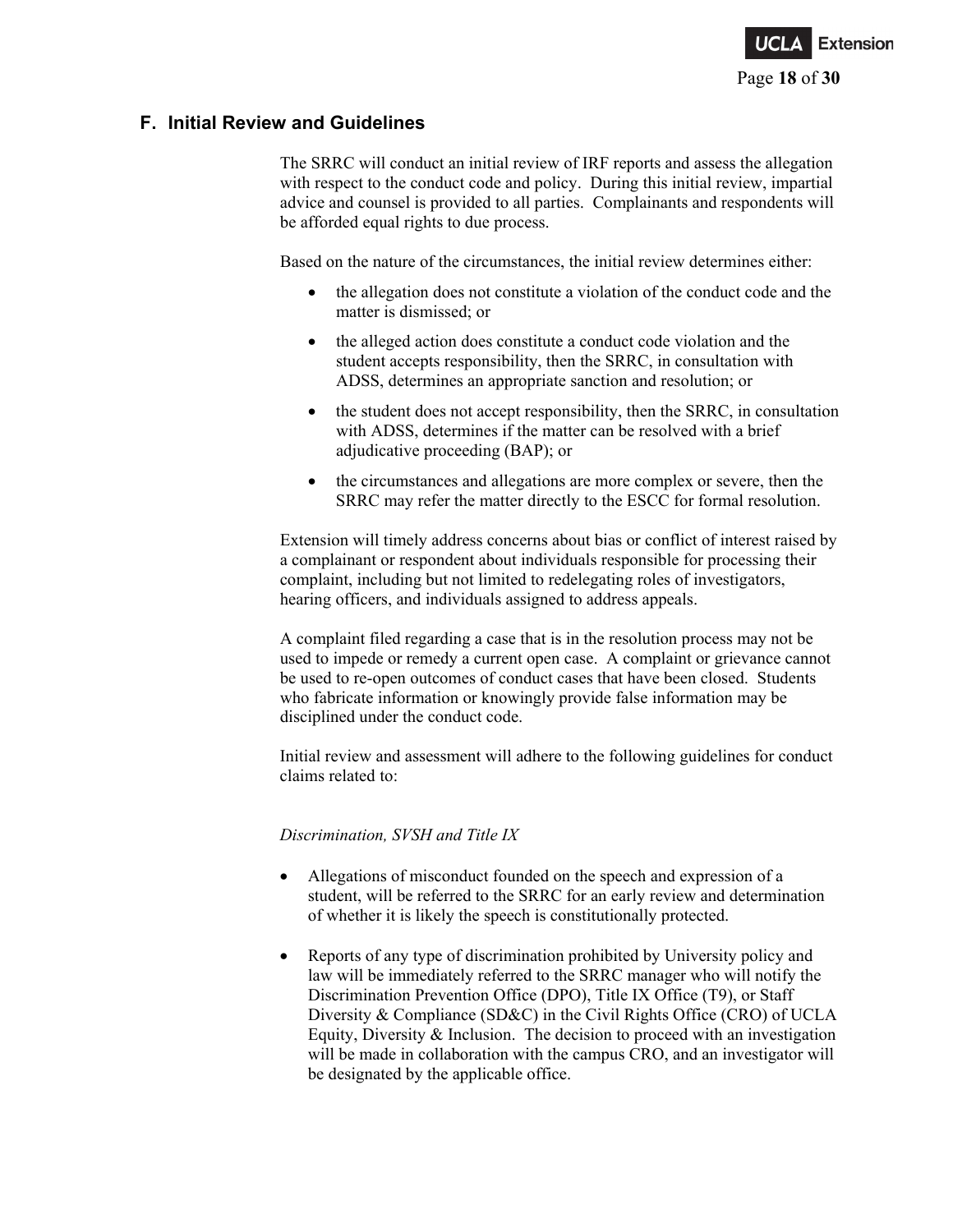

- In cases alleging gender or sexual harassment, violence, stalking, threats of violence and other forms of trauma-inducing misconduct, the credibility of complainants will be assessed from a trauma-informed perspective by an appointed investigator.
- In SVSH/Title IX cases, no discount in credibility will accrue to a complainant who exhibits lost or fragmented memory, or reluctance to report. No case will be allowed to resolve with inaction solely on the basis that a credibility contest defies further development of evidence that can lead to a properly informed and just outcome.
- Reports of alleged discrimination, SVSH and Title IX violation may be made anonymously.

#### *Classroom and Learning Environment*

- In cases where the determination of the final grade is pending the outcome of an academic misconduct allegation, the instructor will report the designation of "DR" (deferred report) in the grade report.
- Instructors are responsible for maintaining the classroom environment whether in-person or online. Instructors have the responsibility and authority to assert control and communicate directly with students whose behavior may be interfering with the instruction and/or learning process of others. Instructors may ask a student who is disrupting or obstructing the teaching to leave for the remainder of a class period or intervene via the learning management system if in an online class. Students exhibiting signs of intoxication may be asked to leave the classroom/learning space.
- In remote instruction or online classes, a student's contributions and posts may be judged by the instructor to be sufficiently off topic that it will distract the other students. In such cases and to ensure that interventions are presented as learning experiences, instructors will direct their concern to the posting student, and ask them to remove tangential or irrelevant material from content threads. A failure to comply by the student, or repeated irrelevant posts in content threads may be grounds for a charge of disruption of instruction.
- Instructors have the authority to delete inappropriate, off-topic posts, or posts that appear to contain harassing, offensive, or intimidating speech that has been personally directed toward the instructor or another student. Instructors must document evidence of such posts and report the incident to the SRRC before removing the posts.
- Instructors may call the UCLA Police Department (or other local law enforcement agency) to assist with the removal of a student/person who refuses to leave a class after having been asked to do so.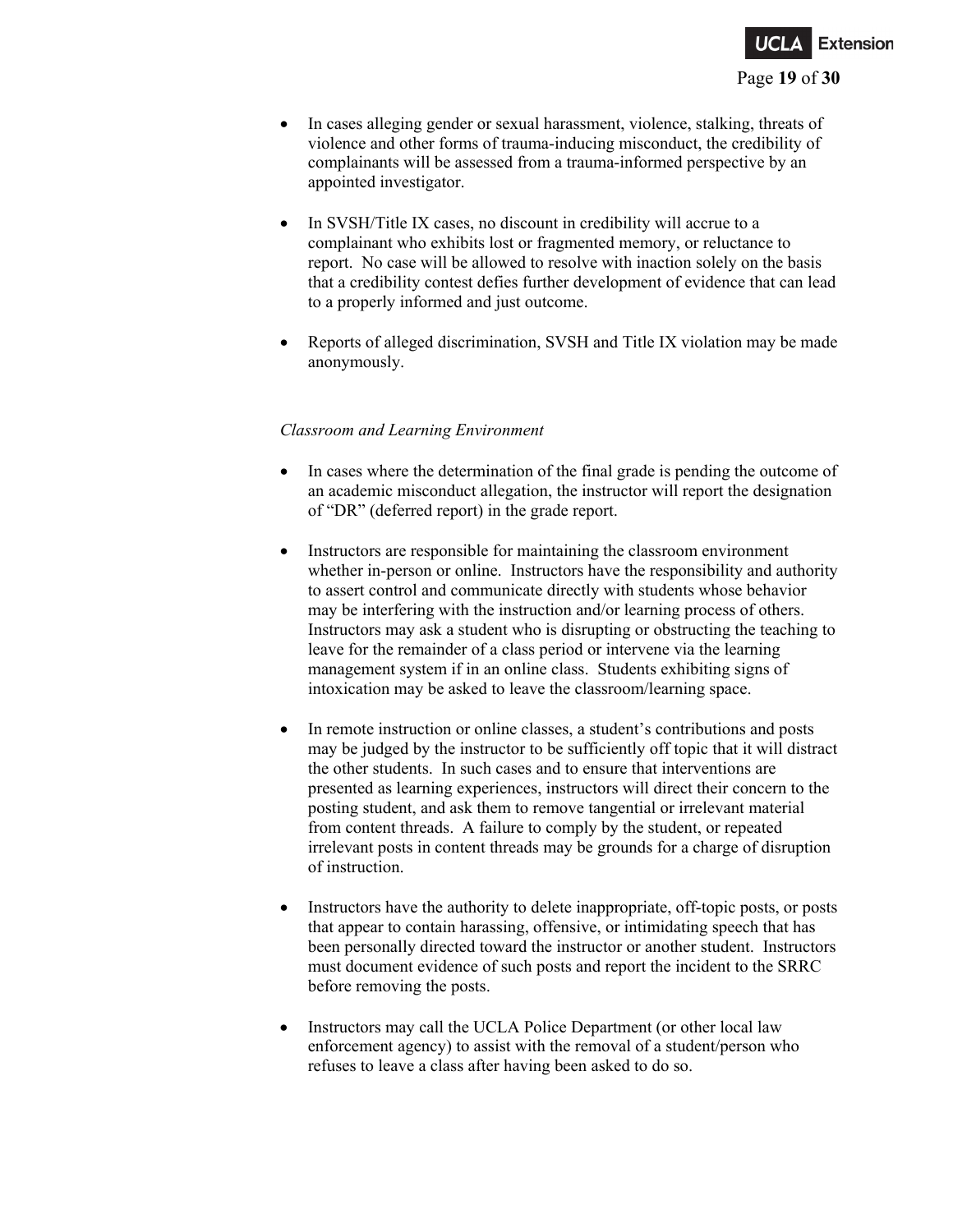

#### *Administration and Extension Operations*

- Misconduct in administrative settings may be found to be a violation of the conduct code. Persistent and extreme displays of anger that constitute deliberate disregard or failure to respond reasonably to appropriate intervention, e.g. requests to cease yelling/screaming, could become conduct that is threatening, disruptive, or obstructive. In situations where directors, managers, and supervisors are unable to mitigate the disruptive behavior, they may refer to and call the UCLA Police Department (or other local law enforcement agency).
- Misconduct in regard to administrative rules and policy may be found to be a violation of the conduct code. When a student knowingly provides false information or fails to respond to an attempt to collect on a delinquent financial obligation, they may be subject to an allegation of either theft or fraudulent and unauthorized use of University resources, or both. Any of the following circumstances constitute a delinquent financial obligation in which the University may report a loss:
	- 1) failure to make good on a promise to pay on a properly recorded obligation in the University's accounts receivable*;*
	- 2) presentation of a check returned by a bank marked *stop payment* for a reason known to be other than correction of an error, or that was drawn on a *closed account,* or that is marked *insufficient funds* or *refer to maker* and evidently part of a pattern of abuse, i.e. repeated more than twice;
	- 3) abuse of the payment card industry's *chargeback* procedure for disputing merchant services.
- Allegations of willful abuse or disregard of Extension's administrative rules related to open enrollment, visitors in the classroom, enrollment permissions/restrictions, and academic prerequisites may also be reported via the IRF and will be reviewed by the SRRC. While isolated occurrences may arise from misinformation or misunderstanding of regulations and policy, such allegations will be reviewed for repeated incidents evidencing a pattern of behavior or intention to disregard policy.

# **G. Informal Resolution and Brief Adjudicative Proceeding (BAP)**

The SRRC manager/Conduct Officer (CO) may resolve a student conduct matter informally with a BAP. The SRRC manager/CO will review and assess the information and incident report, and conduct initial investigation to obtain further clarification or information.

In the course of an investigation, interim measures, including a disciplinary nocontact order, or emergency/interim suspension or exclusion may be imposed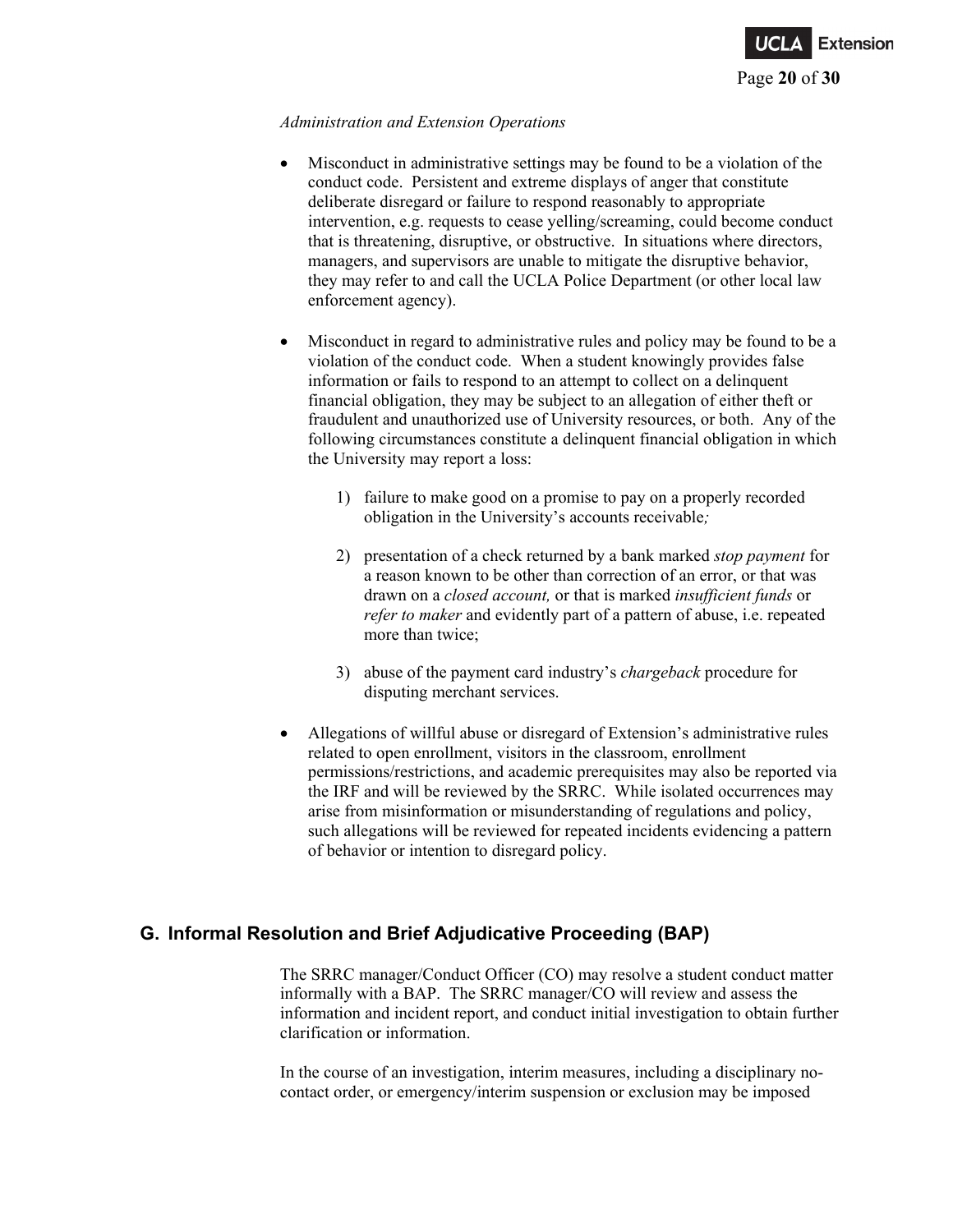

when it is determined that one party may pose a threat to the health or safety of another. Such an order will be imposed to the extent necessary to maintain the safety of both parties.

The SRRC manager/CO has the authority to conduct the BAP process and serve a decision for resolution. The BAP process includes the following steps:

- 1. Written notification will be sent to the student including the nature of the conduct in question and the basis for the allegation, a brief statement of the charges, the date or period of time, the location of the alleged incident, and a request to contact the SRRC, within five (5) days from the date of the notification, to schedule a meeting to address the matter.
- 2. At this meeting, the SRRC manager/CO will review this policy (SA507) and provide information to the student on the conduct review process. The SSRC manager/CO will explain the BAP procedure and the student's rights and responsibilities. At this time, the student will be advised of any sanction that could be imposed if the student were to admit to the misconduct, and that doing so would waive the right to a formal hearing and to an appeal.
- 3. The student will also be advised of the notations on transcript that accompany a sanction, the implications of these notations, and that records of disciplinary proceedings resulting in sanctions are sealed, held for four (4) years after sanctions are lifted, or as stipulated by the University's records retention policy. Only after these factors are disclosed will a student be asked to respond to the question of responsibility for the allegation.
- 4. If the student admits responsibility, the SRRC manager/CO will determine, based on the context and severity of the violation, an appropriate sanction and/or specific actions to resolve the matter.
- 5. If the student does not admit responsibility, the SRRC manager/CO will proceed with a BAP hearing in which the complainant and respondent will have the opportunity to be heard and present their case and related evidence. The BAP hearing will be scheduled within fifteen (15) days of the written notification.
- 6. Based on the information and evidence presented in the BAP hearing, the SRRC manager/CO will make a decision for resolution, including any requirements or sanction(s), within five (5) days of the BAP hearing.
- 7. The decision will be documented in writing to all parties by the SRRC manager/CO. If all parties agree and accept the decision, the resolution will be implemented. The resolution agreement is documented in the case record.
- 8. If the student does accept the decision made in the BAP, they may choose to appeal. Appeals of BAP decisions go to the Assistant Dean of Student Services, or designee, who will review the case documentation and determine whether to uphold or modify the BAP decision.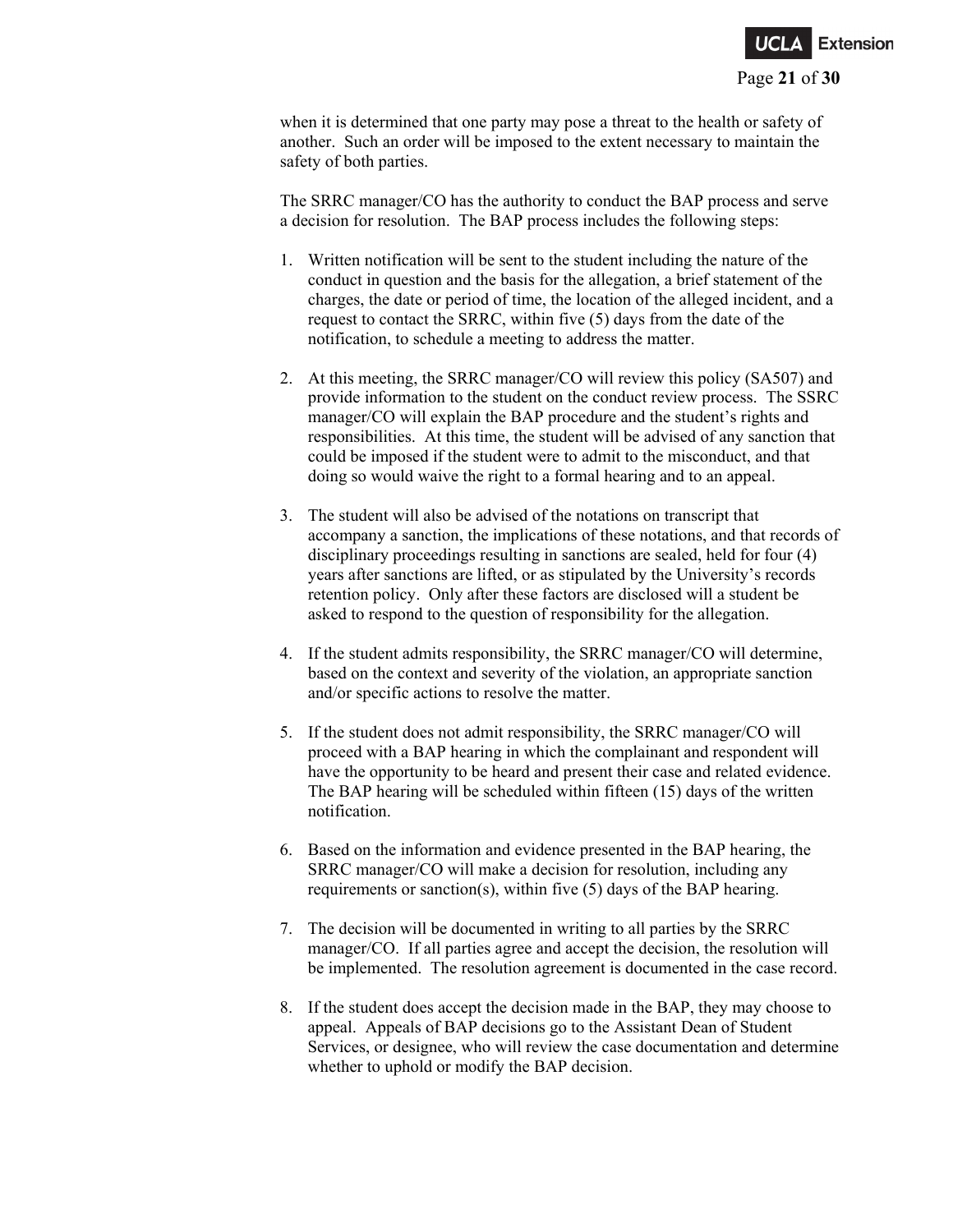

9. If the student does not respond to notifications and communications from the SRRC or otherwise chooses not to participate in the resolution process, the process may still proceed without their participation and can result in decisions made in absentia based on the information available. If a timely response is not received by the student, a hold may also be placed on their account, preventing future enrollment.

# **H. Formal Resolution and Hearing by the Extension Student Conduct Committee**

The formal resolution process will be utilized when:

- the student denies responsibility and the SRRC manager/CO has determined that preponderance is met or there is substantial interest (possibility of suspension in excess of 10 days or dismissal) in the case;
- the student/respondent declines the BAP and requests a formal hearing;
- in SVSH cases, the complainant requests a formal hearing.

The student alleged to have engaged in misconduct will be provided with written notice of relevant policy and information about the process for resolution. Guidelines for the formal hearing and resolution process are:

- 1. The authority for conducting formal hearings, weighing evidence, and determining facts is vested with the Assistant Dean of Student Services and delegated to the Extension Student Conduct Committee (ESCC) as the hearing body. The authority to make decisions and impose sanctions is vested with the Dean and delegated to the Assistant Dean of Student Affairs.
- 2. As defined in section II, the ESCC will consist of at least three (3) members, from the member pool, to preside over a formal conduct hearing.
- 3. The SRRC manager/CO will prepare documentary and other evidence, investigate and fact-find, prepare transcripts and recordings, and schedule the hearing. All parties will be notified of the resolution process and timeline.
- 4. The formal hearing must be conducted within twenty (20) days of the request or determination that a case will be adjudicated by formal resolution.
- 5. Both the complainant and respondent may provide evidence and information regarding their claim. Information and documentation will be provided to all parties in advance of the formal hearing.
- 6. The SRRC manager/CO, the ADSS, and the ESCC shall ensure there is no conflict of interest in the resolution process and no hearing officer or ESCC member may hear cases in which they have made an allegation of misconduct.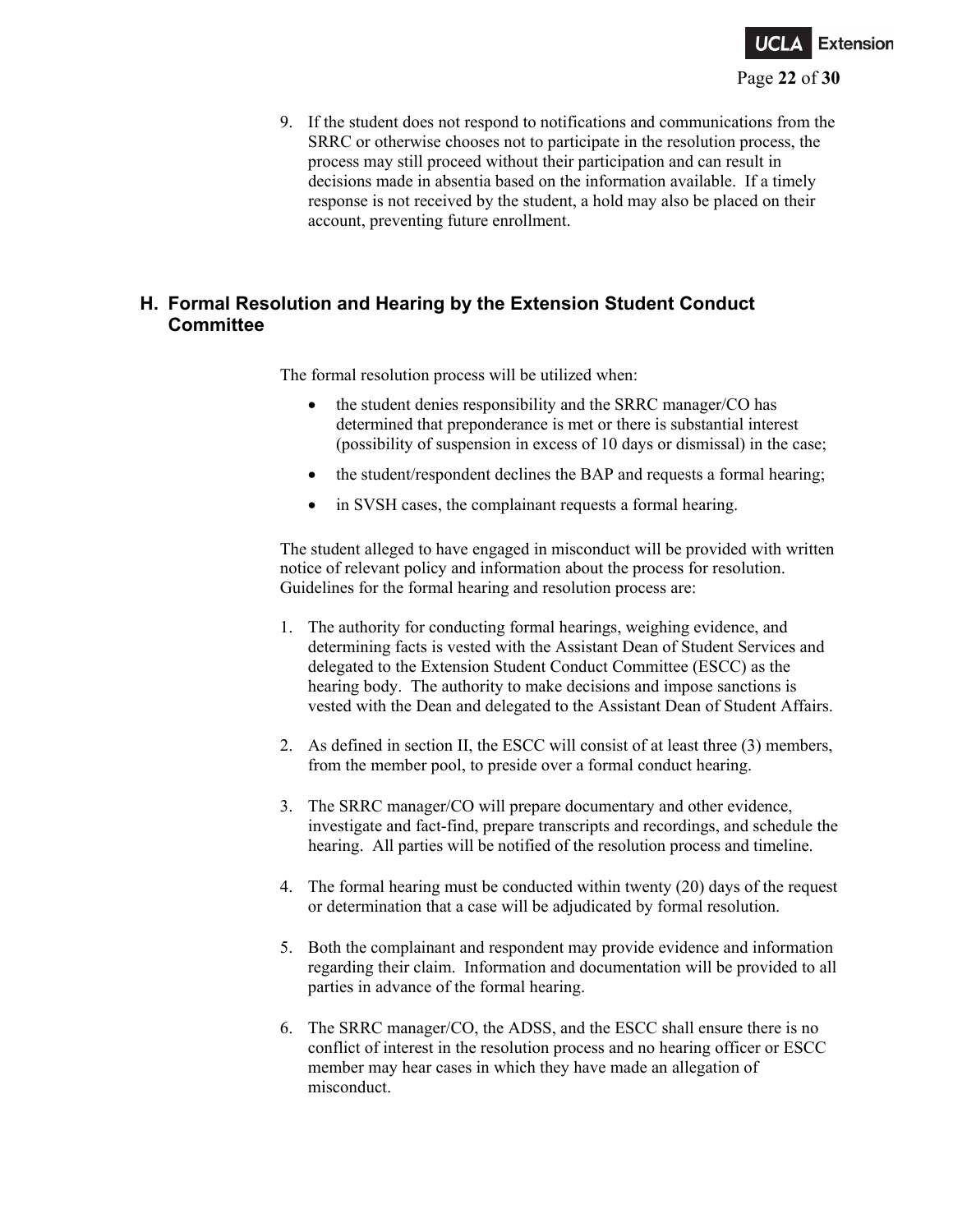

- 7. The respondent is expected to be present throughout the hearing. If the respondent fails or refuses to attend, the hearing may still proceed in their absence. The complainant shall have the right to be present as a witness in the hearing.
- 8. The hearing will be conducted in private and audio recorded. The digital recording will be become part of the case records and retained by the SRRC in accordance with the University's records retention policy. The respondent may request the ability to review the recording by submitting a formal request in writing.
- 9. The hearing may be conducted virtually/online in real-time, or at different times to accommodate either or both parties who cannot reasonably physically attend, or if emergency circumstances prevent an in-person hearing.
- 10. The hearing will be conducted in English. If a party needs assistance with language translation, they may petition the SRRC for assistance in obtaining an interpreter.
- 11. The complainant and the respondent are responsible for presenting their own case. All procedural questions, pertinent records, exhibits, and written statements may be accepted as evidence for consideration, subject to the approval of the Assistant Dean of Student Services, or their designee.
- 12. Both parties have the right to be assisted by an advisor (Title IX cases will follow the SVSH/Title IX Adjudication Framework). The advisor may be an attorney.
- 13. The objective of the hearing is to find facts. The complainant and respondent shall have the right to present witnesses with information relevant to the case. Witnesses must be proposed to the hearing body ten (10) days before the scheduled hearing date. A list of approved witnesses will be compiled and shared with the parties at least five (5) days prior to the hearing. The hearing body may cross-examine witnesses. Witnesses are expected to attend according to the hearing's format either in-person or virtually/online.
- 14. A determination of responsibility shall be based on the preponderance of evidence standard, that is, whether it is more likely than not that the respondent engaged in the alleged conduct. A written notification of decision will be sent to all parties within five (5) days from the hearing date, and will include a remedy and sanction if the decision finds the student responsible, as well as any appeal rights due.
- 15. In cases where there is a *stay-away* condition prohibiting the sanctioned student from entering the administration building or other facility managed by UCLA and/or UCLA Extension, a copy of the decision letter will be provided to the UCLA Police Department and Extension's Facilities Management Department. The student will be provided with information regarding Section 626.2 of the California State Penal Code, thus providing notice that a willful violation of the condition could be treated as a misdemeanor leading to arrest and prosecution, and punishable by fine or imprisonment.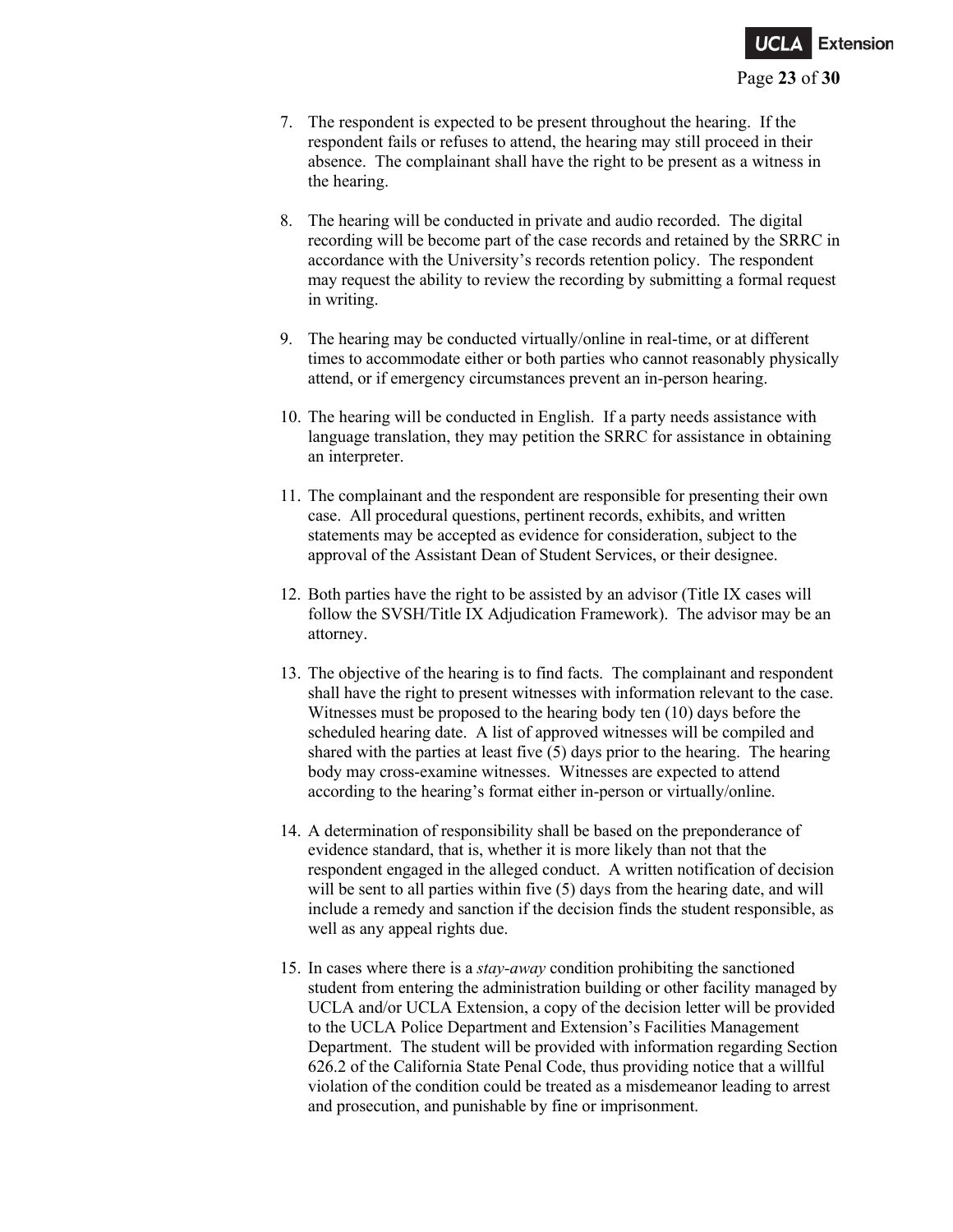

## **I. Sanctions**

University of California policy stipulates the types of sanctions that may be imposed on a student found to have engaged in misconduct. Conduct matters may result in any of the following sanctions appropriate to the outcome of the case, defined as follows:

- 1. *Warning/Censure*: A written notice or reprimand to the student that a violation of a specific University policy has occurred and that continued or repeated violations of specified University policies or regulations may be cause for further disciplinary action, normally in the form of disciplinary probation, suspension, or dismissal. In cases of a violation of academic honesty standards for first time offenders who accept their proposed remedy, this sanction may be exercised by the SRRC. A warning sanction is not appealable.
- 2. *No-Contact Order*: A written notice of a non-punitive, mutually restrictive no-contact order may be imposed in cases where there is a concern for the health or safety of a party. The no-contact order may direct the student(s) to refrain from directly or indirectly contacting another student, instructor, or staff member for a designated time or indefinitely. Violation of any conditions in the order may be cause for further disciplinary action, normally in the form of disciplinary probation, suspension, or dismissal. A no-contact order may be imposed in a pending investigation when a student has failed to comply with a cease and desist order.
- 3. *Disciplinary Probation/Loss of Privileges*: A status imposed for a specific period of time in which a student must demonstrate conduct that conforms to University standards of conduct. Conditions restricting the student's eligibility to enroll or participate in Extension courses or programs may be imposed. Such conditions may exclude participation in designated activities, including attendance in class, for a specified period of time, but without loss of student status. Violation of any conditions in a written *Notice of Disciplinary Probation*, or violation of University policies or campus regulations during the probationary period may be cause for further disciplinary action, including but not limited to suspension or dismissal.
- 4. *Interim Suspension*: The exclusion from classes, or from other specified activities, as set forth in a *Notice of Interim Suspension*, before final determination of an alleged violation. A student shall be restricted to the extent necessary when there is reasonable cause for physical abuse, threats of violence, or conduct that threatens the health and safety of any person on University property or at official University functions. A student placed on *Interim Suspension* shall be given prompt notice of charges, and the opportunity for a prompt hearing. *Interim Suspension* will be reviewed by the Dean within five (5) days.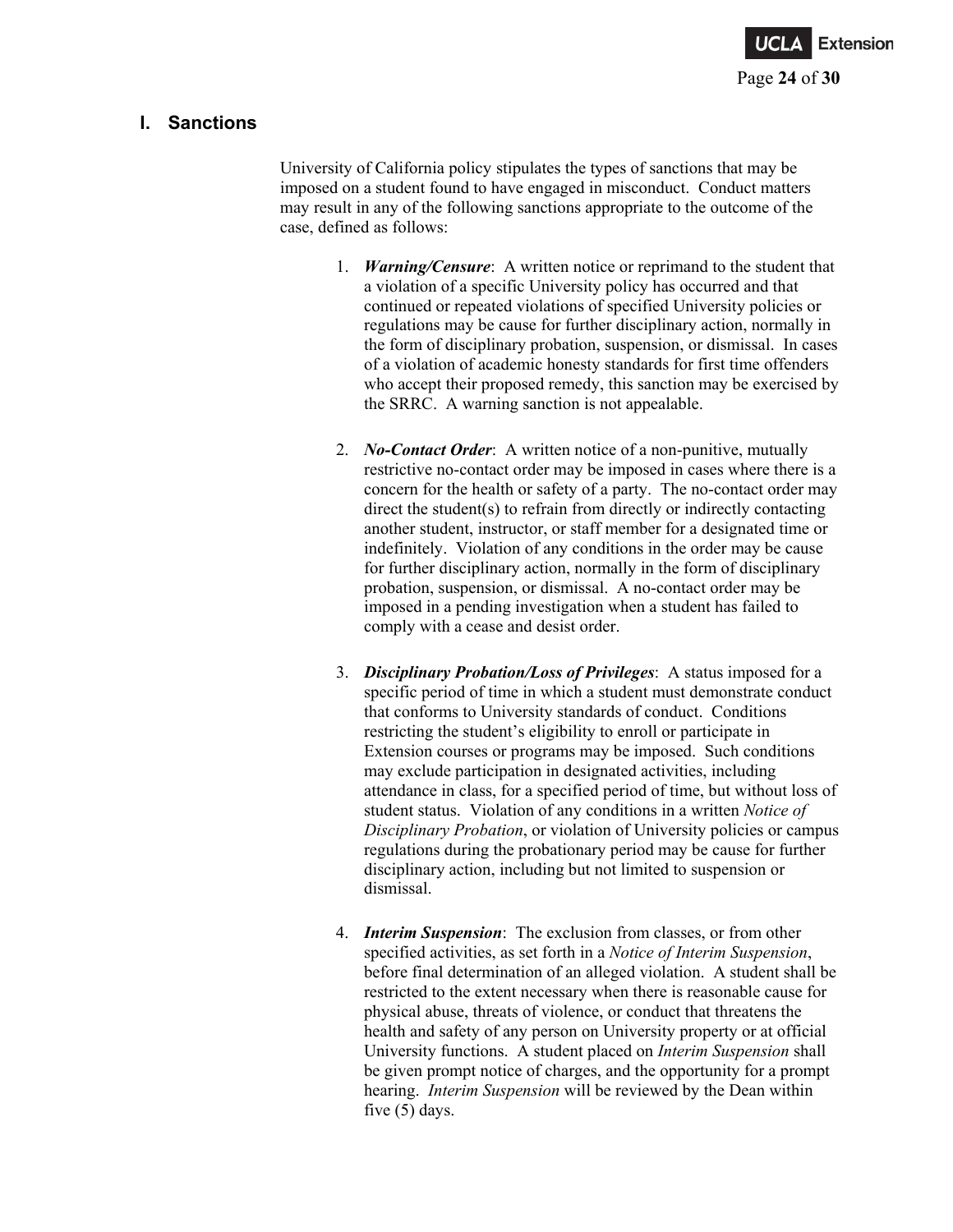

- 5. *Suspension*: The termination of student status for a specified academic term or terms with eligibility to re-enroll thereafter. Suspension may be deferred for a specific period of time in which the student must successfully complete conditions outlined by the ESCC. Violations of the conditions of suspension, deferred suspension, or of University policies or regulations during the period of suspension may be cause for further disciplinary action, normally in the form of dismissal. The suspension may be tailored as appropriate to the circumstances, where a partial suspension-byformat may be imposed, for example, preservation of access to only fully remote/online/distance learning sections, or access for a limited and defined duration to in-person instruction.
- 6. *Dismissal*: The termination of student status for an indefinite period. Re-enrollment at UCLA Extension shall require the approval of the Dean.
- 7. *Restitution*: A requirement of reimbursement for damage to or misappropriation of University property may be imposed either exclusively or in combination with other disciplinary action.
- 8. *Supplemental Educational Sanction*: Other conditions imposed along with another sanction which may include mandatory training, participation in an educational program or service, an educational activity or exercise, and/or community service. Failure to comply with conditions may subject the student to additional disciplinary action.

## **J. Appeals**

Notifications of decision and sanction will include information and guidance on the process to appeal the stated decision. A respondent may appeal the decision of the Assistant Dean of Student Services within ten (10) days after service of the decision letter by making a written appeal to the Dean, or their designee, as outlined in the decision letter. Appellate authority cannot be delegated further. Appeals will be heard to determine whether or not one of the following grounds exists:

- 1. there was an error in the application or interpretation of policy or an error in procedure that materially affected the outcome;
- 2. there is new material evidence that was not known and not available to the parties at the time of the hearing that could have materially affected the outcome;
- 3. the sanction(s) imposed are substantially disproportionate to the findings.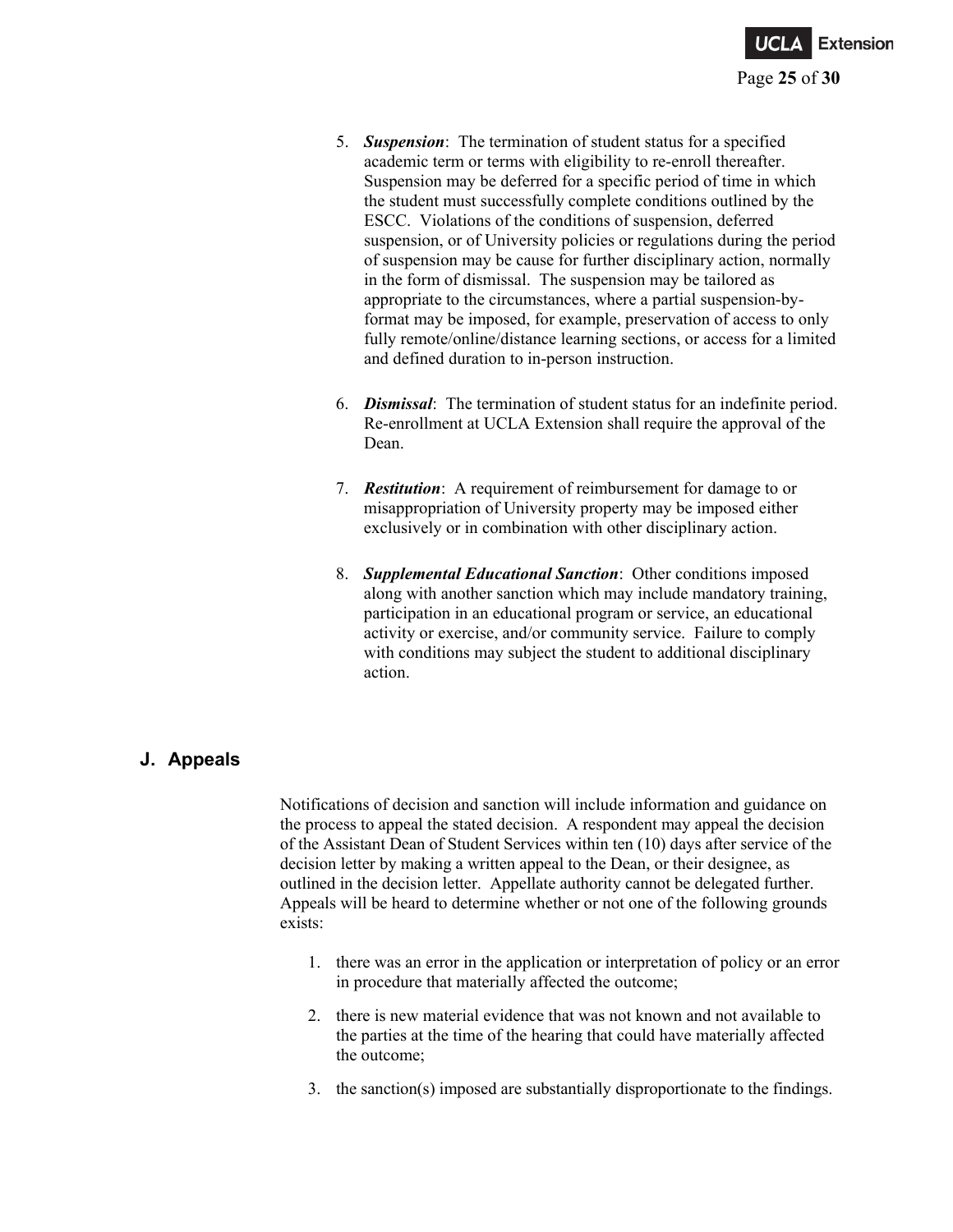

Claims of appeal that do not meet these grounds may not move forward with the appeal process and the decision of the Assistant Dean of Student Services will be final. The Dean, or their designee, will review requests for appeal, first on the timeliness of submittal, and then on the grounds stated above. The Dean, or their designee, may decide to uphold the decision, or modify it if they determine that new material evidence is sufficient to alter the original decision, or send the case back to the Assistant Dean of Student Services for reconsideration. The decision of the Dean or their designee is final.

## **K. Privacy, Limits to Privacy and Special Appeals Provision**

Except as described below, complaints related to SVSH/Title IX policy and, in accordance with privacy requirements of federal law, complainants are not entitled to know the factual outcome of student conduct hearings or the remedial sanctions imposed. The only release of information by the University that will reveal an outcome will be the notation that appears on the academic transcript of the responsible student for the sanctions of *suspension* or *dismissal*. Conforming to the SVSH/Title IX policy, complainants of sexual harassment, sexual violence, dating violence, domestic violence, stalking and related offenses as described in the Conduct Code, are entitled to know both the factual outcome of the disciplinary process and of the sanction imposed. In actions related to the SVSH offenses, either party, complainant or respondent can appeal the decision of the hearing officer, whatever that decision may be, based on grounds for appeal outlined in the SVSH policy and adjudication frameworks.

# **L. Special Populations and Protocols**

- 1. *International Students*: A student who has been given permission to travel to the United States to study at UCLA Extension having been issued a student visa (F-1/J-1/M-1) under Extension's auspices has the rights and responsibilities stated in this policy. International students are subject to the same student code of conduct outlined in section III, D, and the processes stated in this policy. Extension will be conscientious when sanctioning an international student found to have violated the conduct code and policy so that the remedy does not cause an unintended or premature loss of F-1 visa status. International students subject to disciplinary action that may jeopardize their visa status will not be reported to the U.S. Department of Homeland Security until they have been given every reasonable opportunity to pursue their rights to due process under this policy.
- 2. *Specially Designated High School Programs and Students under age 18*: Students who are under age 18, and are allowed to enroll in Extension courses or programs with permission of the program department, instructor, and their parent/legal guardian, are considered "students" as defined in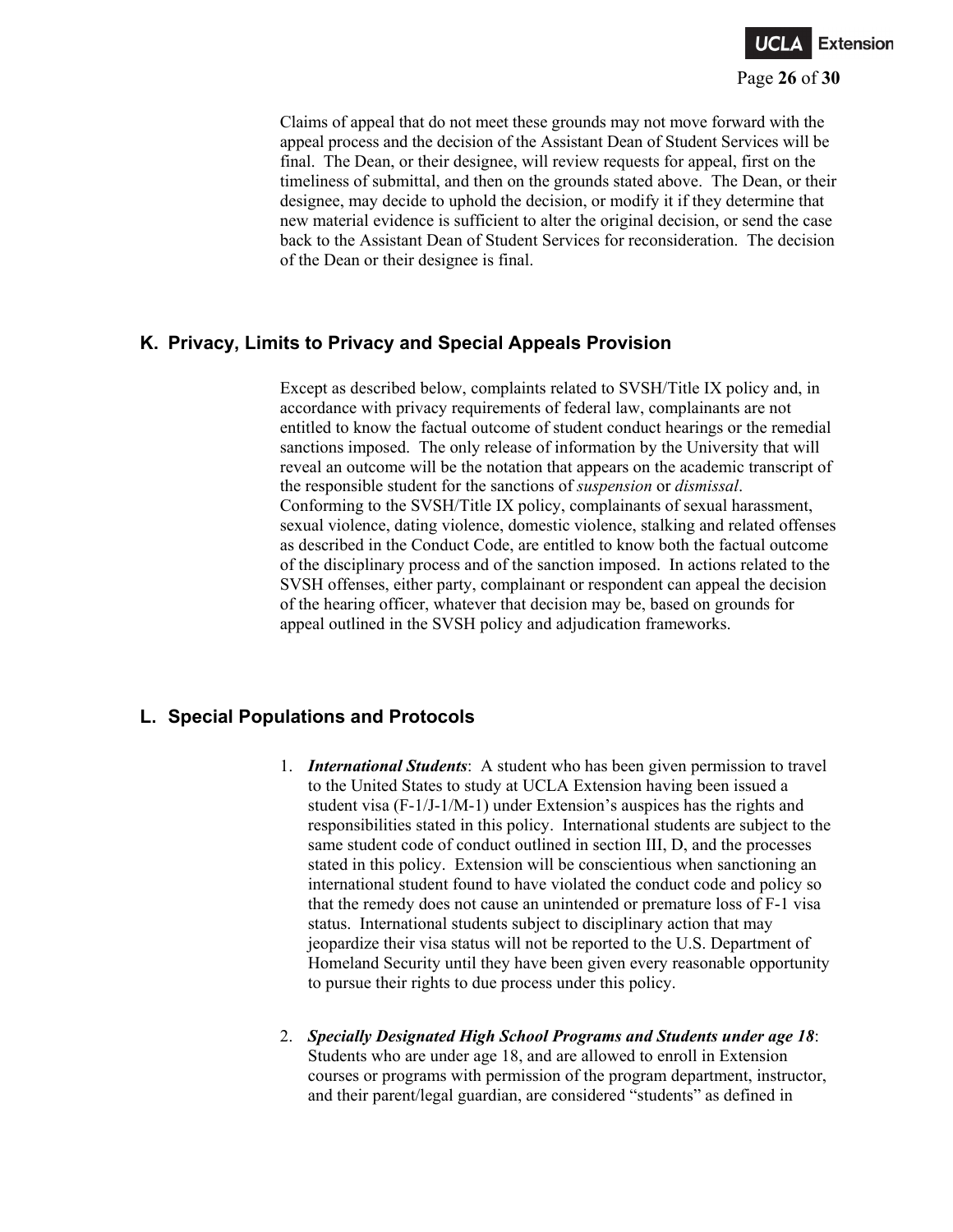

section II. An enrolled student under age 18 has the rights and responsibilities stated in this policy and are subject to the same student code of conduct outlined in section III, D, and the processes stated in this policy.

Extension may conduct programs specifically developed or contracted for under-age or high school students. These students are also considered "students" as defined in section II and have the rights and responsibilities stated in this policy, and are subject to the same student code of conduct outlined in section III, D, and the processes stated in this policy. For specially designated programs, applicable contracts or participation agreements may stipulate additional student expectations, rights and responsibilities.

3. *Pathway Program*: Student conduct and discipline for Pathway will be adjudicated by the department/program director. The department/program director will serve in the capacity as a conduct/hearing officer for discipline cases which will be administrated such that continuing participation in the program is a matter of continuing agreement between the department/ program director, the instructor, and the parent/legal guardian, or conservator of students under age 18 or who are dependent adults over 18, and the students themselves if living as independent adults.

Enrollment and participation agreements will make clear that Extension's program administrators, acting on the advice of instructors or independent living skills staff, may decide to terminate students' participation based on a finding of disruption, failure to participate, failure to respond to the directions of an instructor or independent living skills staff, or violation of provisions of the *Pathway Student Handbook*. In accordance with the terms of the Pathway Handbook, conduct cases in which cancellation of the enrollment and participation agreement is exercised, students, or those parties who have paid fees, may be eligible for a full or partial refund or the forgiveness of debt, depending on the severity of the conduct found and/or the terms of withdrawal.

Appeals of decisions made by the department/program director may be heard by the Assistant Dean of Student Services or designee. Any record of punitive sanction will be recorded according to the terms of the Pathway Handbook. The department/program director will inform the Assistant Dean of Student Services, or their designee, and the SRRC of any alleged misconduct that threatens or threatened the health or safety of others or that might also be a violation of law, such as acts of violence, threats of violence, theft or destruction of property, sexual harassment or sexual violence.

4. *American Language Center (ALC)*: Federal regulations require non-credit bearing English as a Second Language (ESL) programs to require classroom participation in a minimum of 18 clock hours per week to qualify students from abroad for an F-1 visa. The Assistant Dean of International Programs will develop and enforce attendance-taking and record-keeping routines that will identify students who have abandoned the program or failed to show.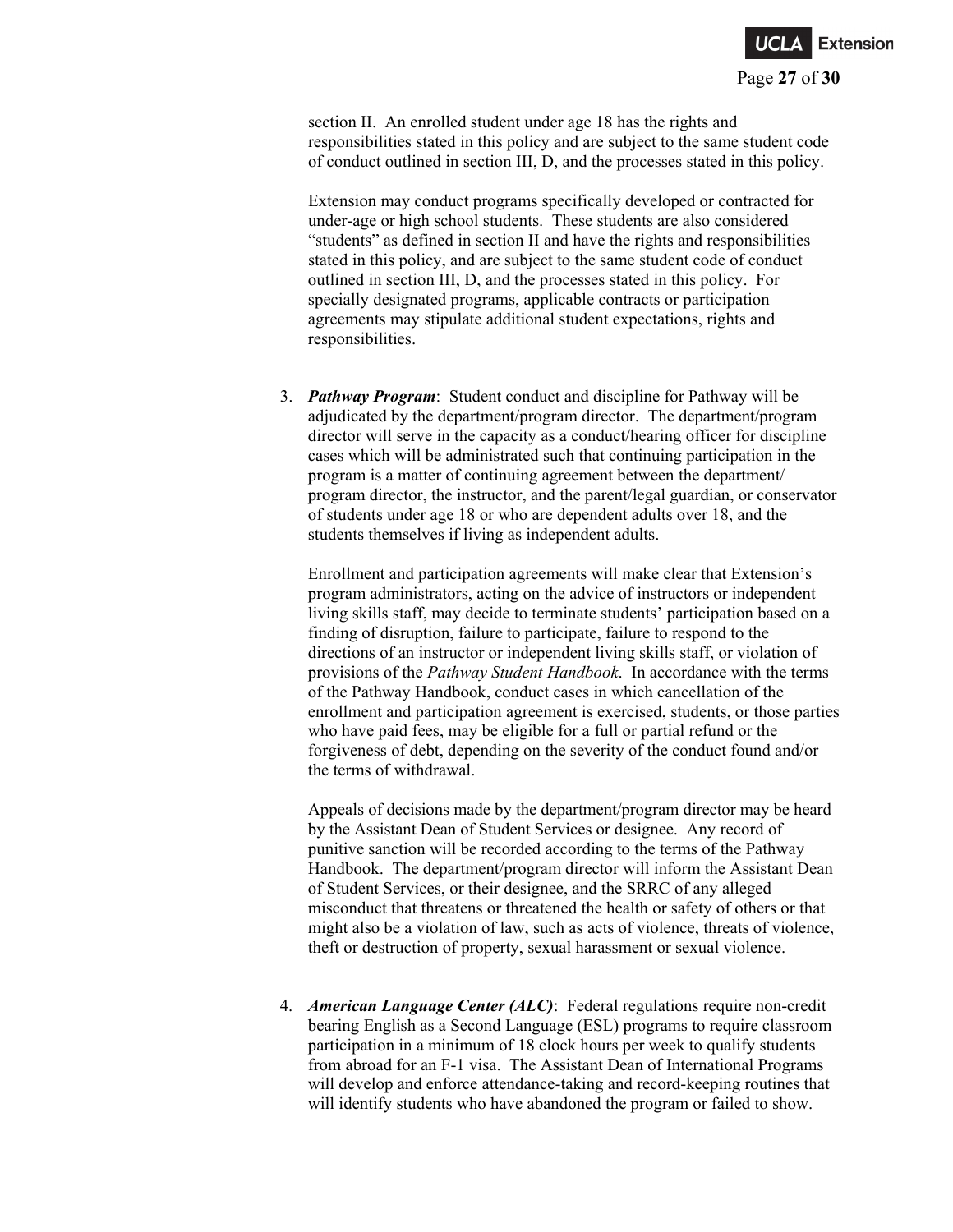

As required by law, International Programs staff will immediately report "absent-without-leave" and "no-show" students to the International Student Office (ISO) to ensure a timely report by that office to *Immigration and Customs Enforcement* (ICE) bureau of the *U.S. Department of Homeland Security* (DHS). In cases where unilateral disenrollment is exercised, students or those parties who have paid fees may be eligible for a partial refund or forgiveness of debt.

Participation agreements and counseling memoranda will make clear that the ALC department/program director, on the advice and counsel of instructors has the delegated authority to terminate students' participation in ALC classes based on a finding of disruption of instruction or academic dishonesty. Appeals of conduct decisions made by the department/program director may be heard by the Assistant Dean of Student Services, or their designee, but no record of punitive sanction will be recorded in these cases.

The ALC program director may also elect to refer cases to the ESCC for formal resolution and sanctions. The program director will inform the Assistant Dean of Student Services, or their designee, and the SRRC of any alleged misconduct that threatens or threatened the health or safety of others or that might also be a violation of law, such as acts of violence, threats of violence, theft or destruction of property, or sexual harassment.

- 5. *Process Guidelines:* Administrators of the Pathway Program, specially designated programs or contracted programs, and the American Language Center, have delegated authority to terminate participation agreements and will take care to exercise their authority within generally accepted tenets of procedural due process and any applicable contract terms, including:
	- notice to the parties, including a brief statement of the factual basis for any report of a participation agreement violation;
	- the opportunity for a prompt meeting of the parties to permit rebuttal and fact-finding;
	- a record of the meeting, and an expeditious written decision based on a preponderance of the evidence in which the University shall bear the burden of proof; and
	- notification of an appeal process, requiring either new evidence not available at the time of the meeting, or a claim this policy or its attendant procedures were not followed.

Consistent with State law, California Child Abuse and Neglect Reporting Act (CANRA), and University policy on Reporting Child Abuse and Neglect (RCAN), department/program directors and administrators will immediately report incidents of physical, sexual or financial abuse, isolation, neglect or self-neglect as mandated by UCLA policy 136. In addition, department/program directors and administrators, in conjunction with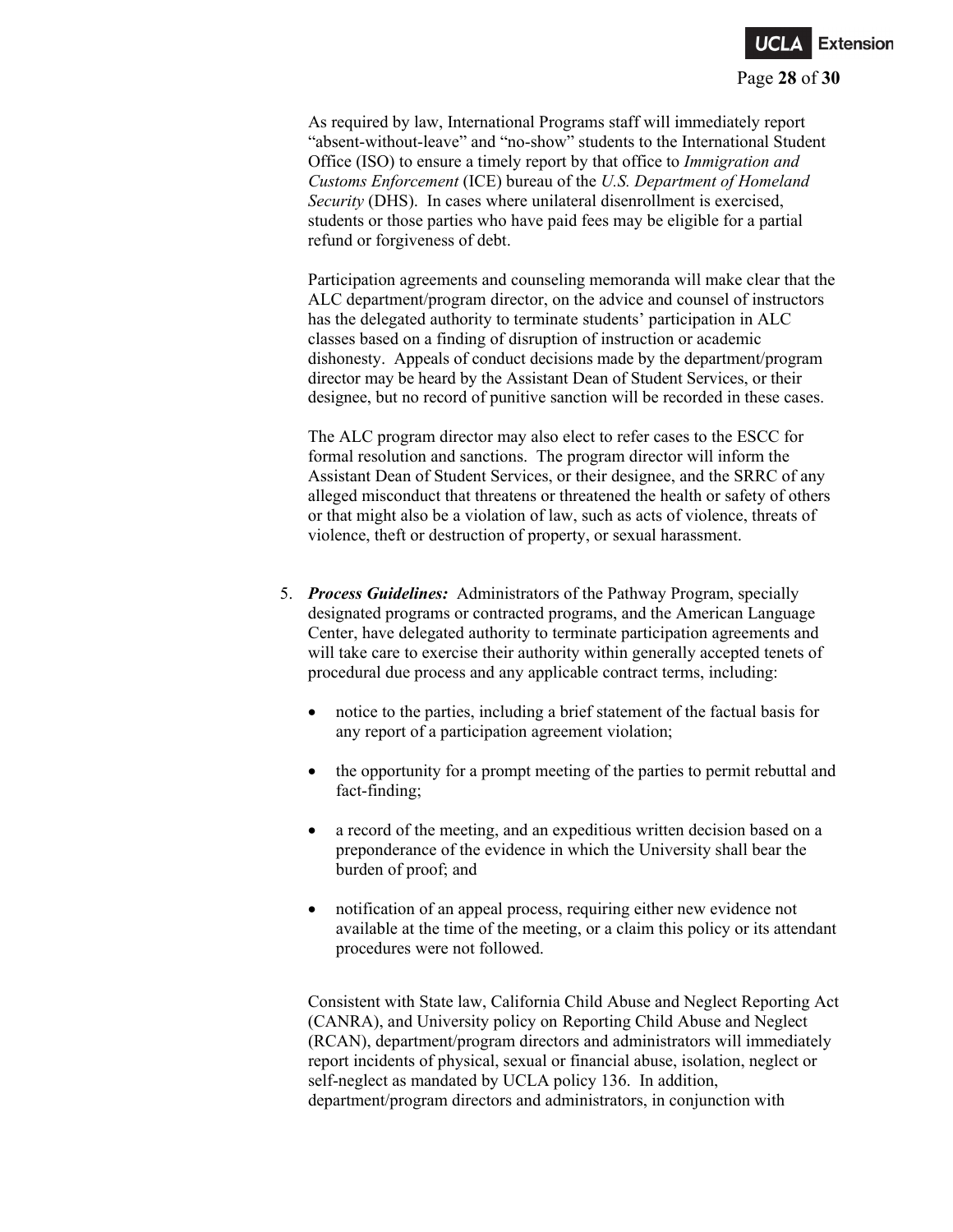

campus Insurance & Risk Management (IRM) and/or Extension Human Resources, will ensure appropriate Extension staff receive training on CANRA and these University policies and processes.

Extension department/program directors and administrators may provide language assistance or basic translation for students who may need help with understanding documents, form and processes. Interpreters, whether during informal meetings or at formal hearings, should be a neutral party and trained to interpret or translate directly what parties say or write, without modifying or withholding information.

### **M. Record-Keeping**

The SRRC is responsible for maintaining and tracking data on student conduct, complaints and grievances for the purpose of institutional compliance and reporting requirements. This data is subject to confidentiality and privacy policies, federal law, and may inform the development and improvement of Extension's student services.

Student conduct records will be held in confidential files and retained. in accordance with University records retention policy, for typically four (4) years beyond the date that sanctions are *lifted*, or four (4) years from the date an allegation is made in cases where no sanctions are imposed. In cases of ADA/504 violations, records are retained for five (5) years from the end of the academic year in which the case is closed.

Notice of the disposition of these records will be incorporated in decision letters. The records system will employ a system of blocks to prevent enrollment during periods of suspension or dismissal.

### **N. Resources and Training**

Mandatory staff training on this policy, related procedures, the student code of conduct, prevention of student conduct violations, the role of the ESCC members, and best practices will be presented annually, and/or as updates are published, by the SRRC in collaboration with administrative and academic program areas within Extension. Additional collaboration and resources from related campus offices may also be utilized in training content and development.

Extension instructors must be notified of this policy and the student conduct code. Resources include the Extension Instructor site which details information on policy and handling student concerns and misconduct. Additionally, assistants will be available to conduct test proctoring for courses in which more than 25 persons are enrolled. For credit-bearing online courses, UCLA Extension will employ a third-party proctoring agency to encourage and to ensure academic honesty during examinations.